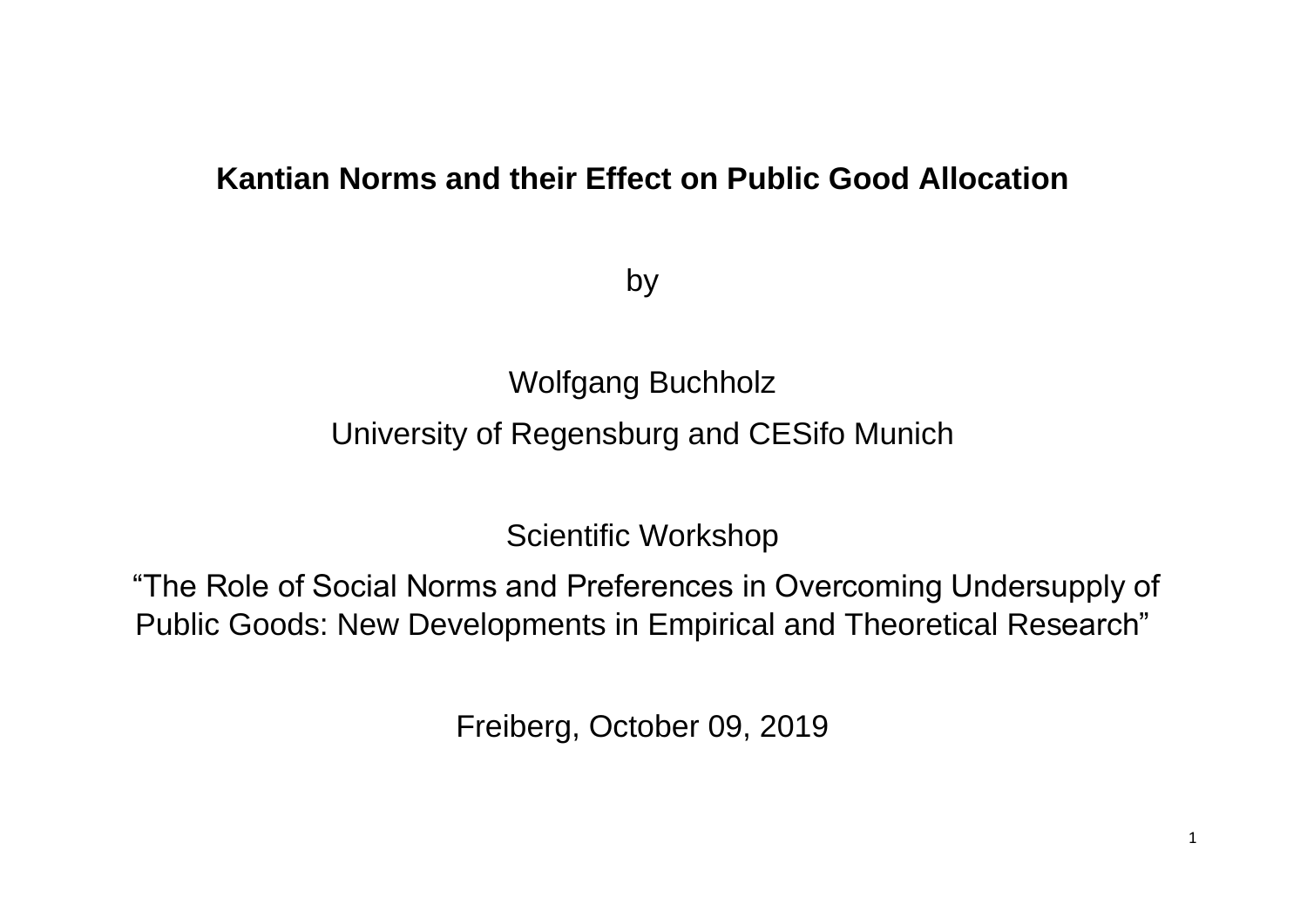# **1. Introduction**

The cooperation dilemma is an ongoing topic in economics: A utility maximizing homo oeconomicus voluntarily does not contribute enough to a cooperative venture (e.g. producing in teams, using a common property resource as fishing grounds or pastures, providing a public good, …)

 $\rightarrow$  An efficient Pareto optimal outcome is not attained.

This divergence between individual and collective rationality is reflected by the prisoners' dilemma.

Economists (as, e.g., Rabin, 1993, Fehr & Schmidt, 1999, Bolton & Ockenfels, 2000, Brekke, Kverndokk & Nyborg, 2003) have gone beyond the narrowly defined homo oeconomicus

 $\rightarrow$  They have started to emphasize the role of other-regarding and moral motivations of various kinds for overcoming the cooperation dilemma:

• Individual preferences are assumed to have an additional ethical component, i.e. concerns for reciprocity, equal distribution or social responsibility.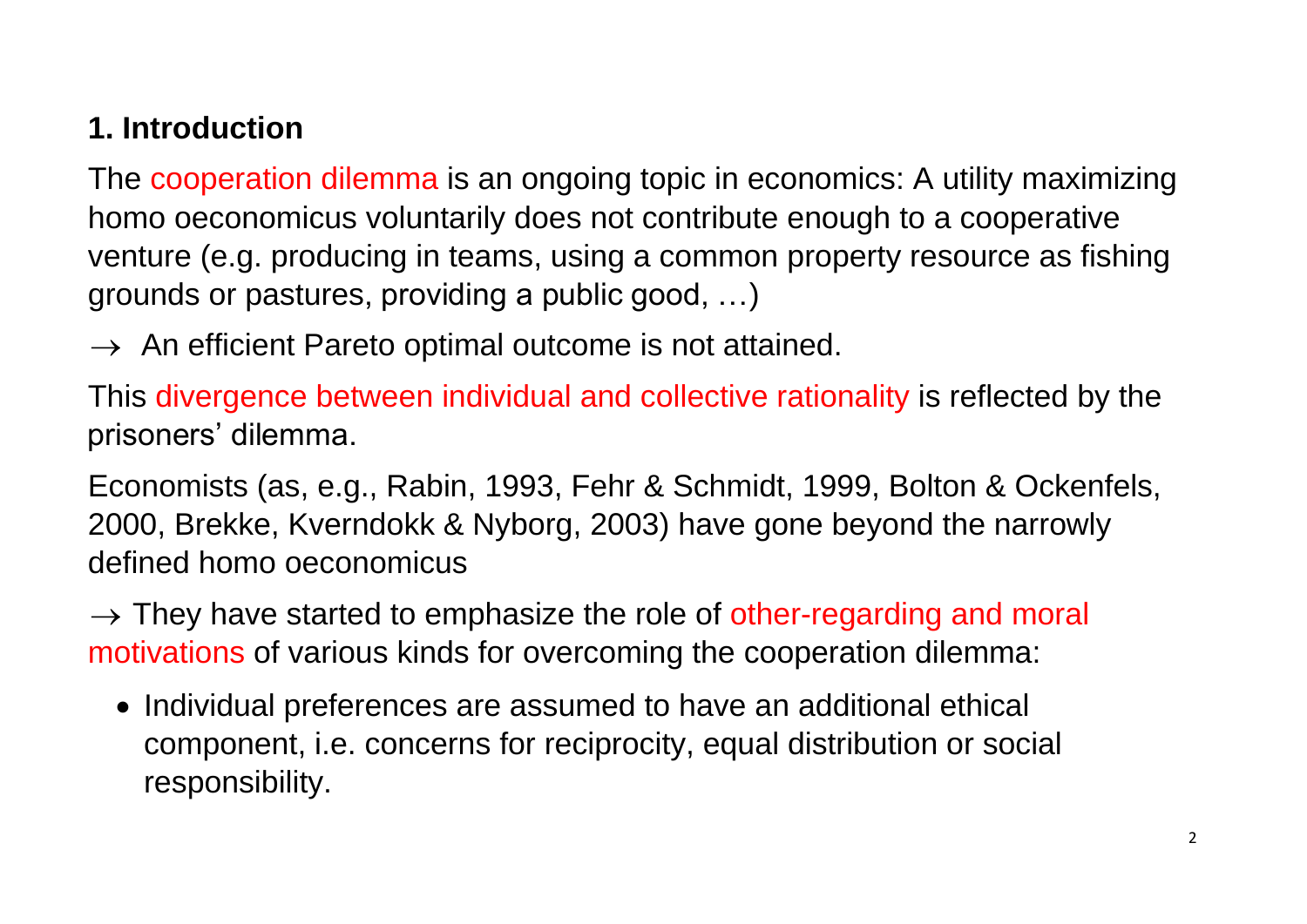Given these extended preferences agents are still optimizing according to the Nash hypothesis.

**But**: Moral behavior can also be captured by a conceptually different approach

- by keeping standard preferences
- but changing the mode of optimizing behavior.

This alternative route has been taken by Roemer (2010, 2015, 2019), Long (2015, 2017, 2019) and Eichner & Pethig (2019)

- by assuming non-Nash optimization behavior according to Kant's categorical imperative **KCI** (building on ideas by Laffont, 1975, and Sugden, 1984).
- in different types of models ( $\rightarrow$  static and dynamic games with discrete and continuous choice parameters and pure and mixed strategies)
- with different applications ( $\rightarrow$  protection of the commons, choice of tax schedules, tax competition).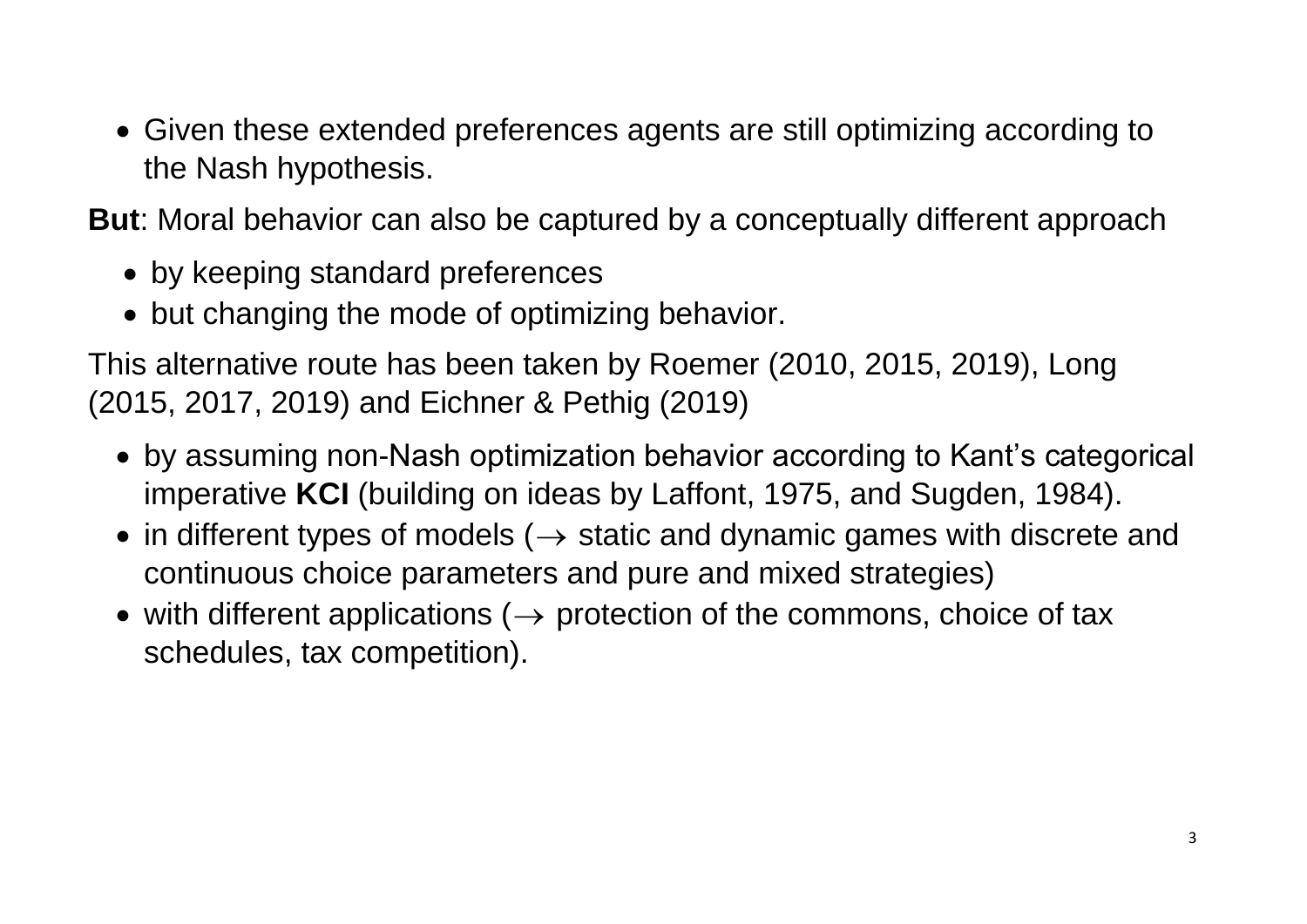## The **objectives of my presentation** are twofold:

- to discuss the normative underpinnings of the Kantian approach more closely
- to apply the Kantian approach to the standard model of private public good provision (Cornes & Sandler, 1984, 1986, or Bergstrom, Blume & Varian, 1986) using the Aggregative Game Approach **AGA** (e.g. Cornes & Hartley, 2007).

The **AGA** will be shown to be helpful for understanding

- the basic mechanisms underlying the effects of Kantian optimization in a public good economy.
- the similarities and differences as compared to other devices for promoting cooperation on public good provision.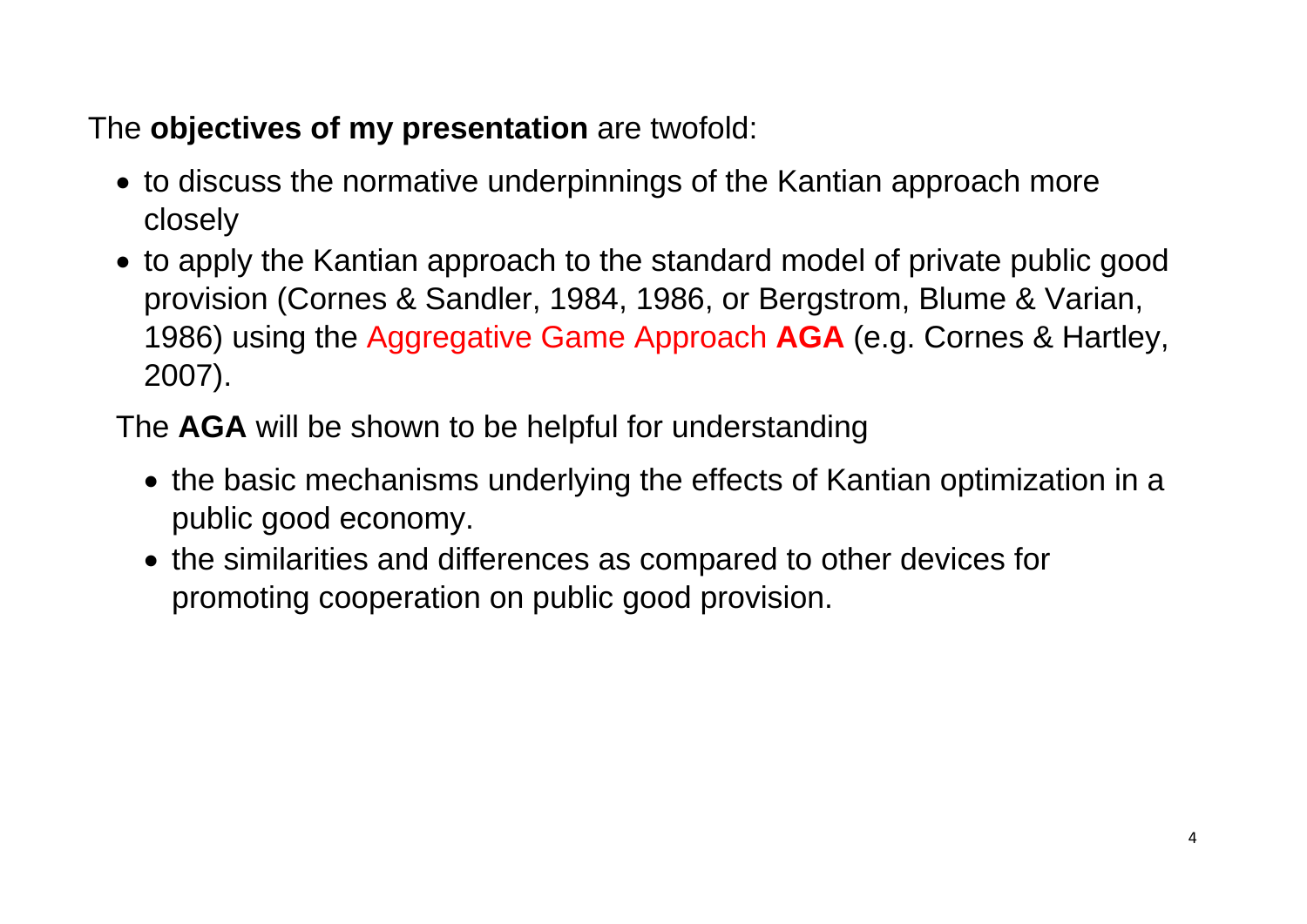#### **1.The Normative Basis of Kantian Optimization**

In its recent economic applications the **KCI** is presented as follows:

"*Take those and only those actions that are universalizable* …" (Roemer, 2015 p. 32) or *"(w)hat is the strategy I would like …* (*all*, WB) *of us to play*?" (Roemer, 2019, p. 12).

"*Act only on the maxim by which you could at the same time will that it should become a universal law*." (Long, 2019, p. 4).

More specifically: Applying the Kantian optimization method and pursuing the universalizability norm an agent asks herself whether she should "*deviate from a contemplated action … if I would have all others deviate in a like manner*?" (Roemer, 2015, p. 46).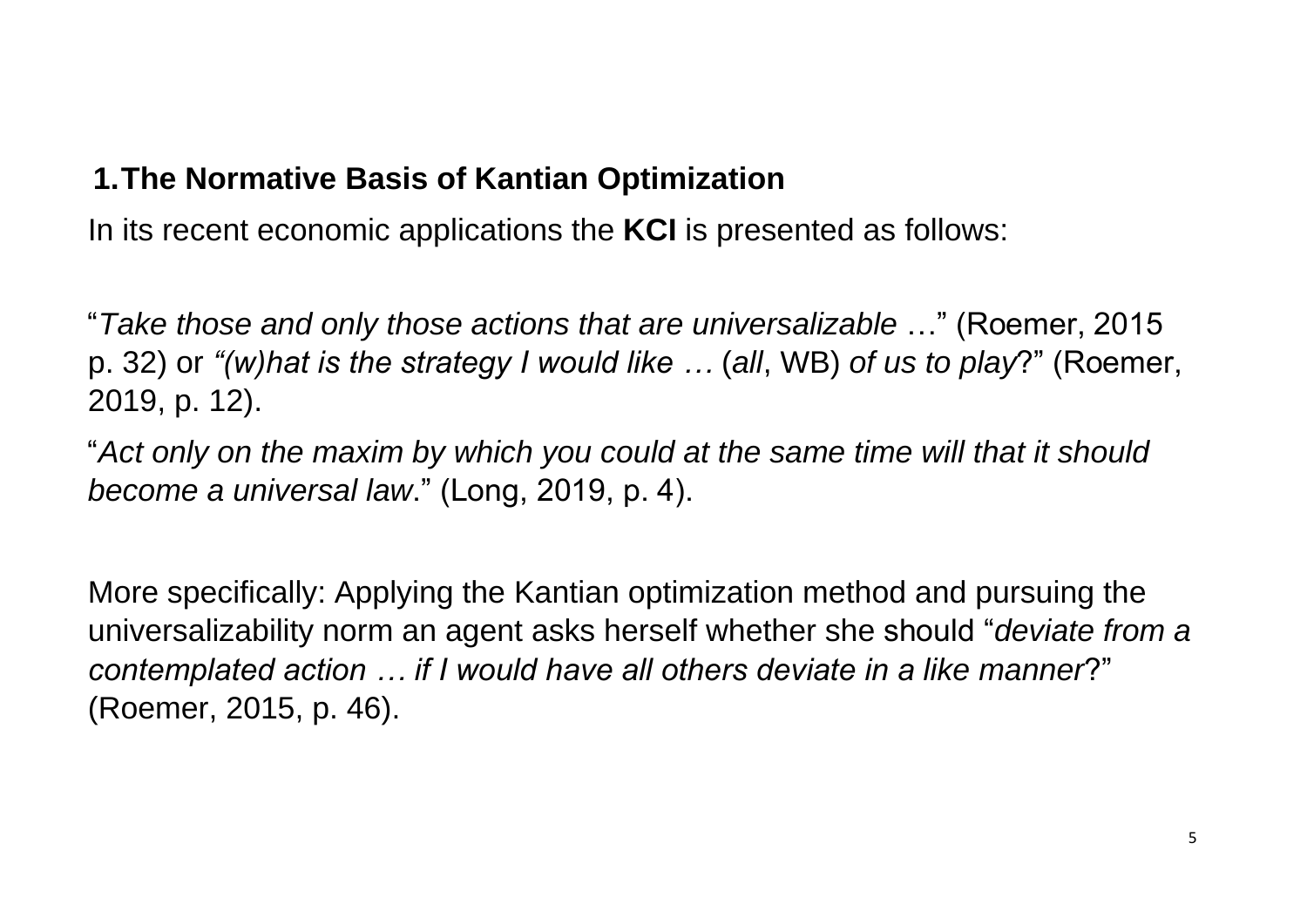Similarly, a Kantian agent is said to consider "Kantian counterfactuals":

"*If I were to deviate, what payoff would I get, assuming that all other agents would also deviate likewise*?" (Long et al., 2017, p. 32)

**But**: These interpretations of the **KCI** (only) express wishes or expectations about the behavior of the potential cooperators They do *not* refer directly to more specific ethical norms, i.e. to the question: "What kind of behavior can be deemed morally right or wrong in a cooperative setting?"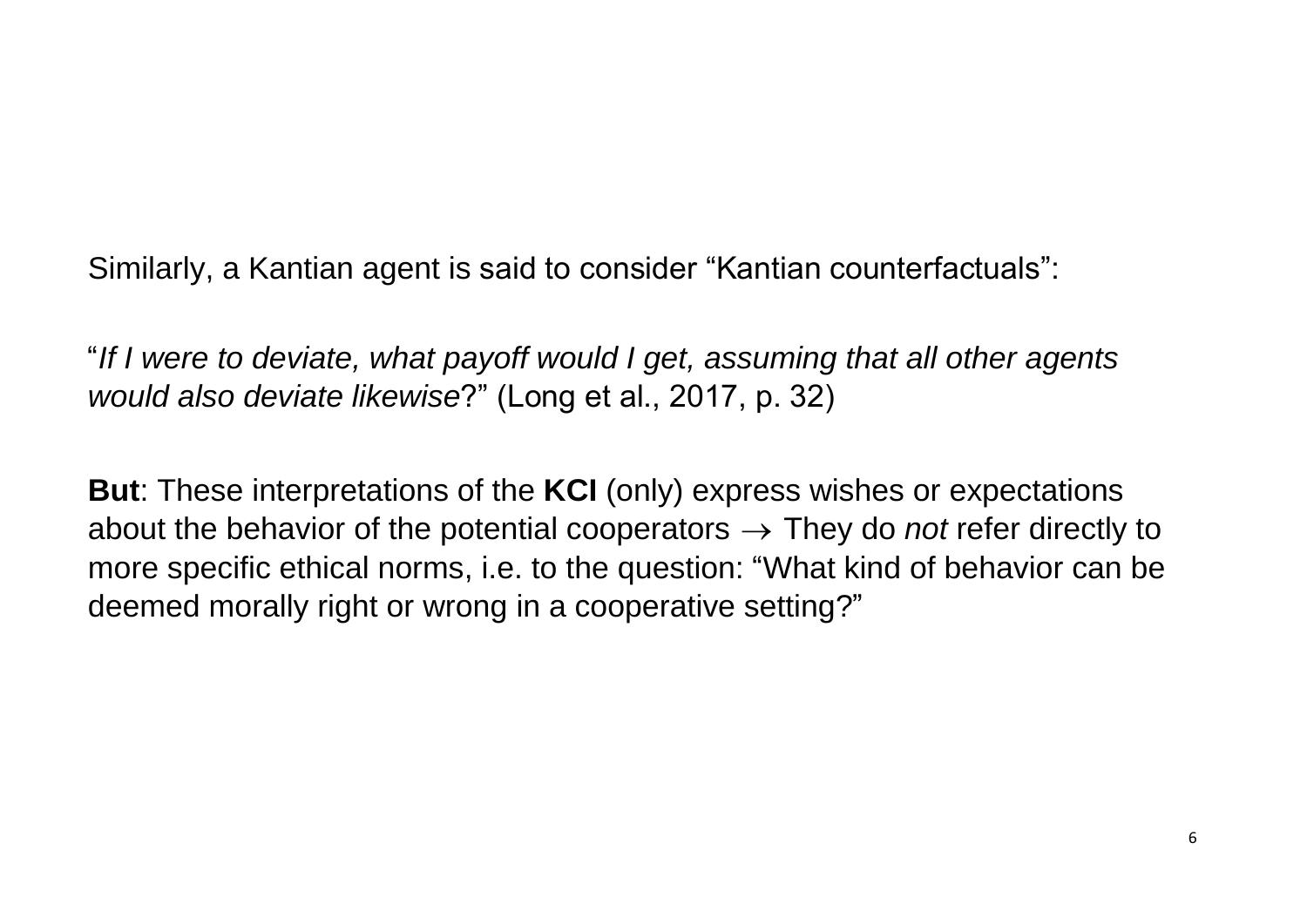## An **approach for closing this normative gap** could look like this:

A Kantian agent considers a reduction of her contribution to a common project, i.e. a deviation from some allocation (as in the interpretations mentioned above) while observing a **F**airness **N**orm **FNR** on tolerable **R**eductions of contributions:

**FNR:** *"If I reduce my contribution I must concede to the other agents that they likewise reduce their contributions."*

This ethical maxim can be related to norms of reciprocity and equality of distribution which are fundamental for the ethical basis of economics:

- "If the others cooperate I am obliged to cooperate too and thus to act reciprocally. Therefore, I cannot have the privilege to benefit from the contributions of the others and thus to be a free-rider by unilaterally cutting back my contribution. It is ethically incorrect to demand or accept a preferential treatment for myself"  $\rightarrow$  Equal rights for all!
- "If I accepted to cut my contributions unilaterally I would not accept the principle of equitable burden-sharing among all agents involved."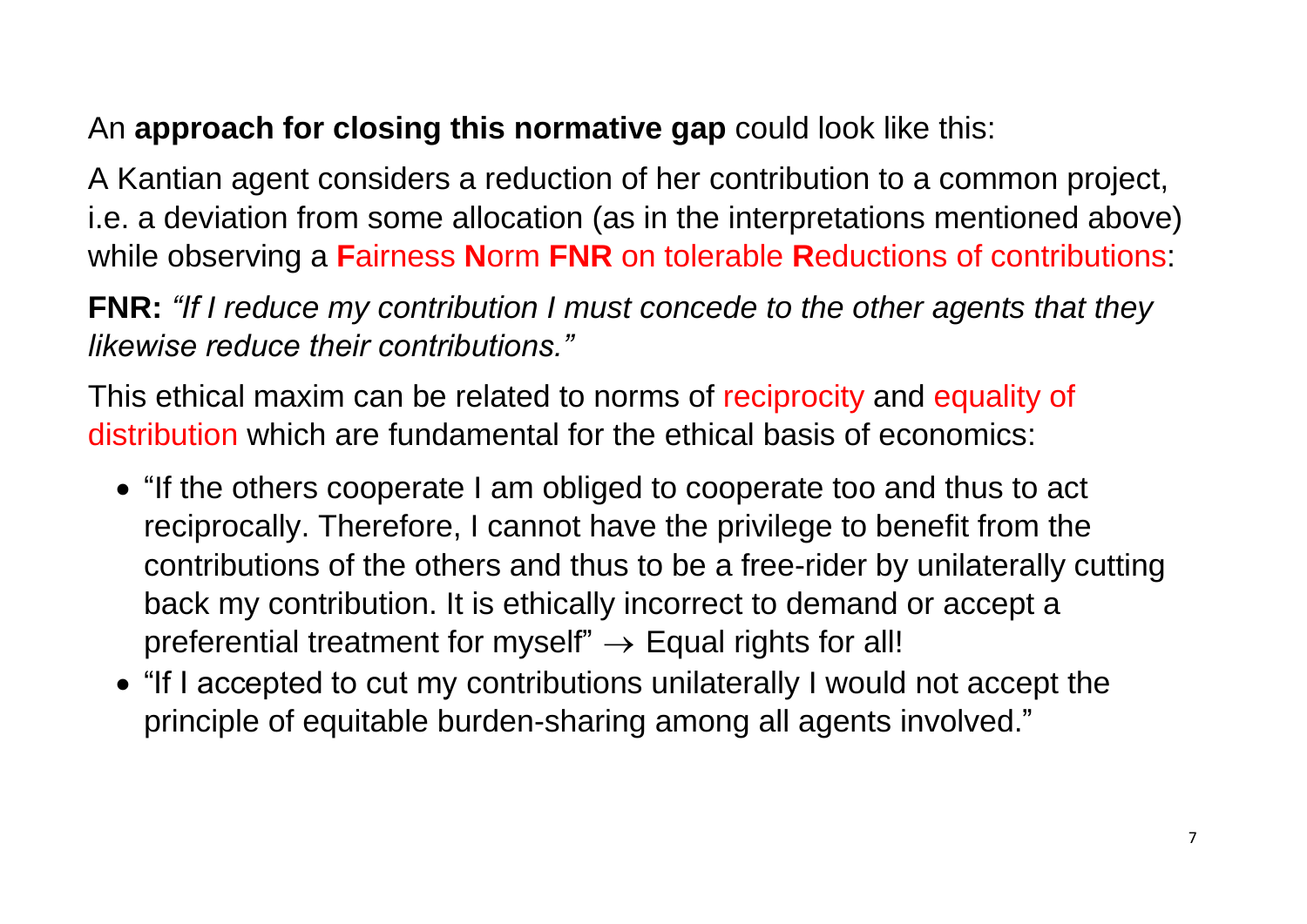**Note**: Roemer and Long use a potential equilibrium with positive contributions as the initial state (and not the situation with no contributions!) and consider deviations from that Invoking **FNR** becomes especially appealing for motivating their approaches.

**FNR** only deals with downward deviations

 $\rightarrow$  What about deviations upwards, i.e. increases of contributions?

An oversupply of the common good can be prevented by the following ethical maxim **RMD** that provides a **R**estriction of the **M**oral **D**uty to contribute:

**RMD:** *"I am not obliged to increase my own contribution further if that does not benefit me even when the other agents increase their contributions likewise*."

**RMD** can be motivated by the following reasoning:

From an ethical perspective there is the moral postulate for agents to increase their contributions over those voluntarily chosen: This increase however has to stop at the point at which agents start to lose from additional joint contributions  $\rightarrow$  "Enough is enough!" – Each moral obligation must have its limits!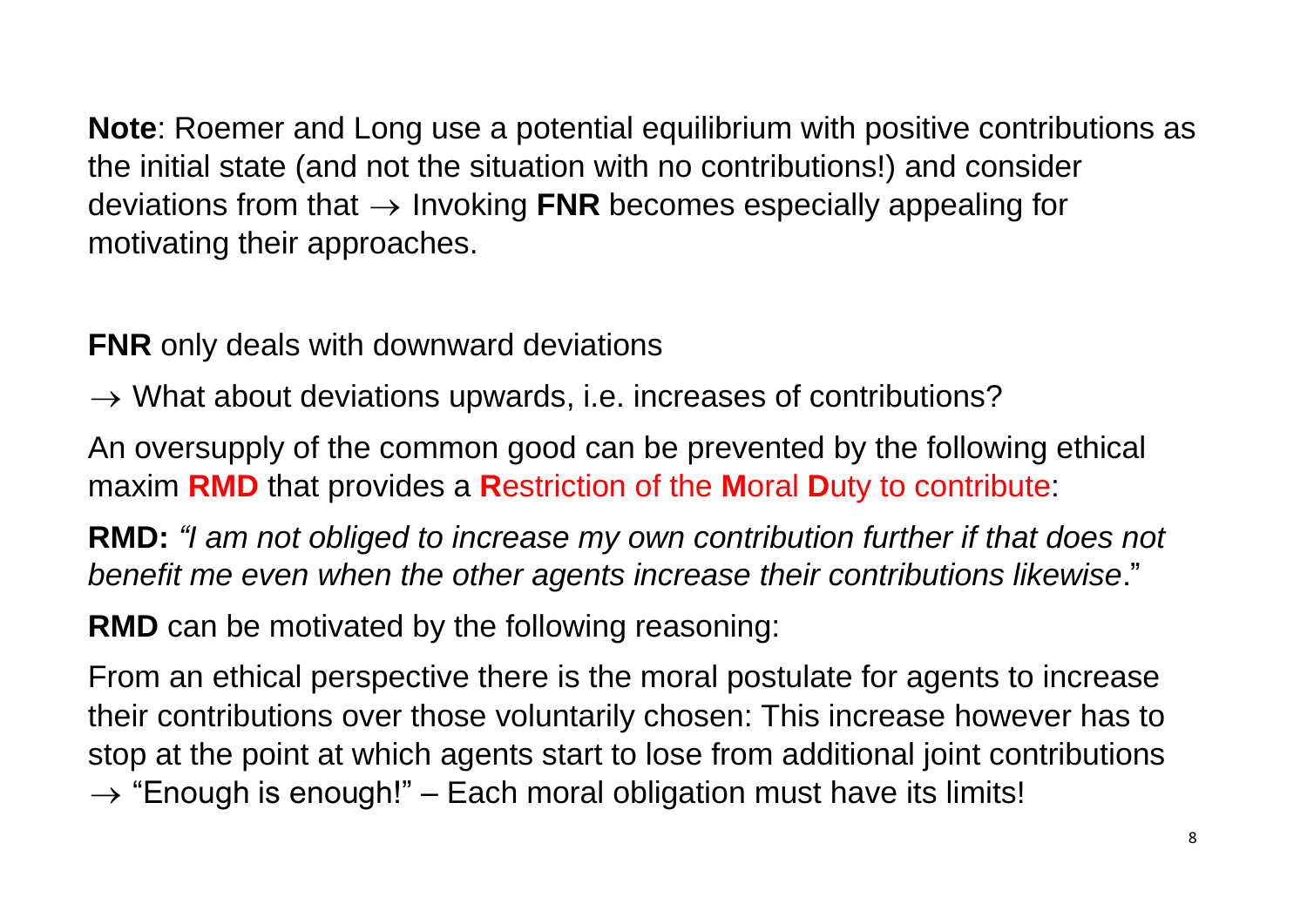Which non-Nash equilibria will emerge in a public-good economy when **FNR** and **RMD** are imposed? This crucially depends on what "deviating likewise" is to mean exactly  $\rightarrow$  Topic of the next section.

# **2. Kantian Optimization in a Public Good Economy**

The standard assumptions on a public good economy are:

- There is a group N of agents  $i = 1,...,n$  with twice differentiable and strictly monotone increasing utility functions  $u^i(x_i, G)$ :  $x_i$  is agent i's private  $\mathsf{consumption}, w_i$  her private good endowment,  $G$  is public good supply.
- Both goods are strictly non-inferior for each agent.
- The public good is produced by a summation technology for which the marginal rate of transformation between the public good and the private good is equal to one for all agents, i.e.  $mrt = 1$ .
- $x_i = e_i(G, \pi_i)$  denotes the expansion path along which agent *i*'s marginal rate of substitution  $mrs_i$  =  $m_i$  ( $x_i$  ,  $G$ ) between the public and the private good is  $\pi_i$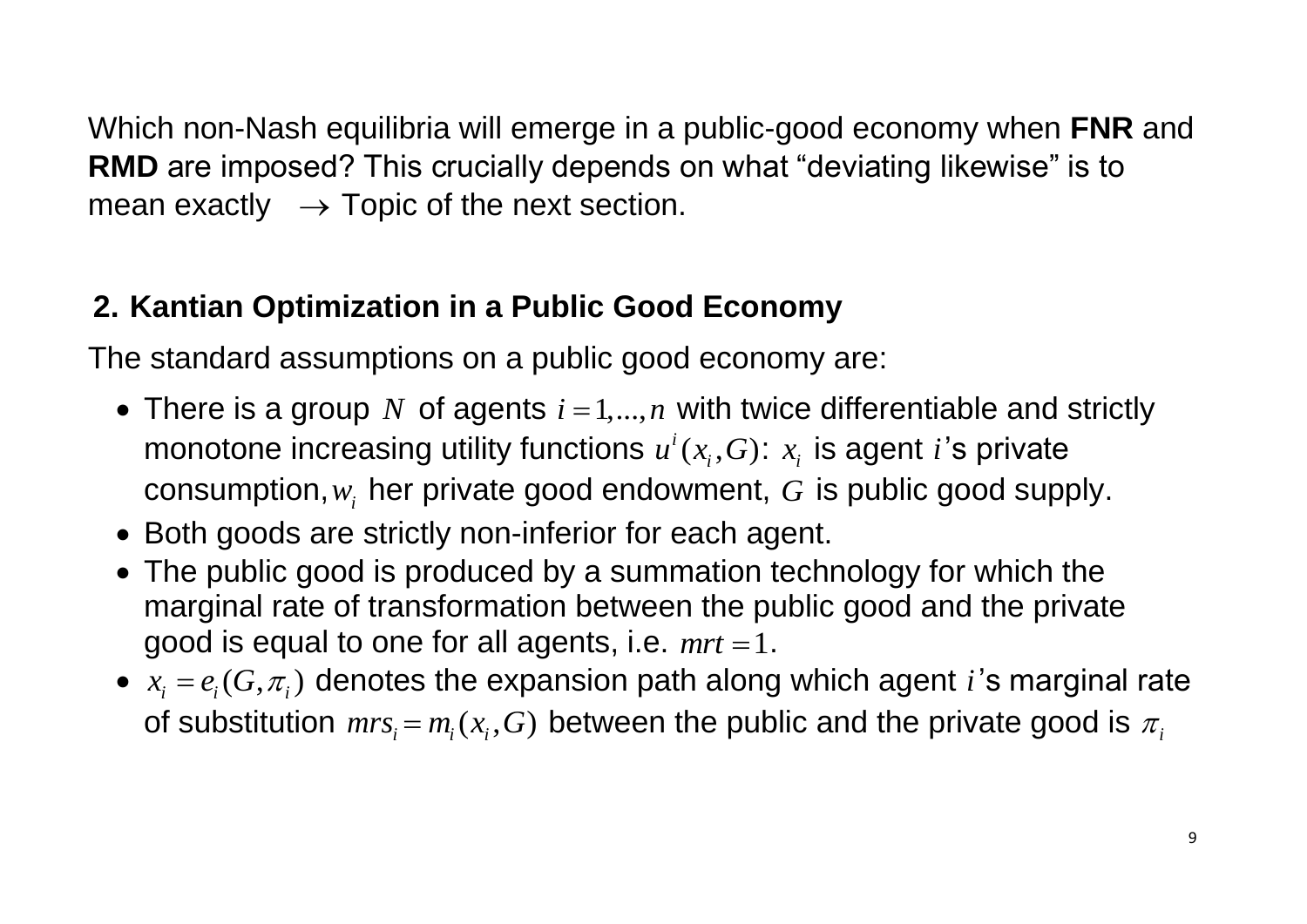Potential equilibrium positions of a contributing agent *i* if her perceived *mrt* (= her transformation parameter or reciprocal of the personal public good price) is  $\pi_{_i}.$ 

According to the AGA (e.g., Cornes & Hartley, 2007) public good supply  $\hat{G}\,\,$  in a

According to the **AGA** (e.g., Confies & halley, 2007) public good supply G. If corresponding **transformation parameter equilibrium THE** is characterized by 
$$
\hat{G} + \sum_{i=1}^{n} e_i(\hat{G}, \pi_i) = \sum_{i=1}^{n} w_i =:W
$$
.

Private consumption of agent *i* in an TNE is  $\hat{x}_i = e_i(\hat{G}, \pi_i)$ .

→ Potential equilibrium positions of a contributing agent *i* if her perceived<br> *mrt* (= her transformation parameter or reciprocal of the personal public<br>
good price) is  $\pi$ ,<br>
ording to the **AGA** (e.g., Cornes & Hartle Given the standard properties of utility functions (e.g., normality  $\Rightarrow$  strictly monotone increasing expansion paths) existence and uniqueness of a **TNE** is ensured.

The **TNE** are generalizations of the standard interior Nash equilibrium **SNE** with public good supply  $\hat G^N)$  where  $\pi_{_i}\!=\!1,$  i.e.

(2) 
$$
\hat{G}^N + \sum_{i=1}^n e_i(\hat{G}^N, 1) = W.
$$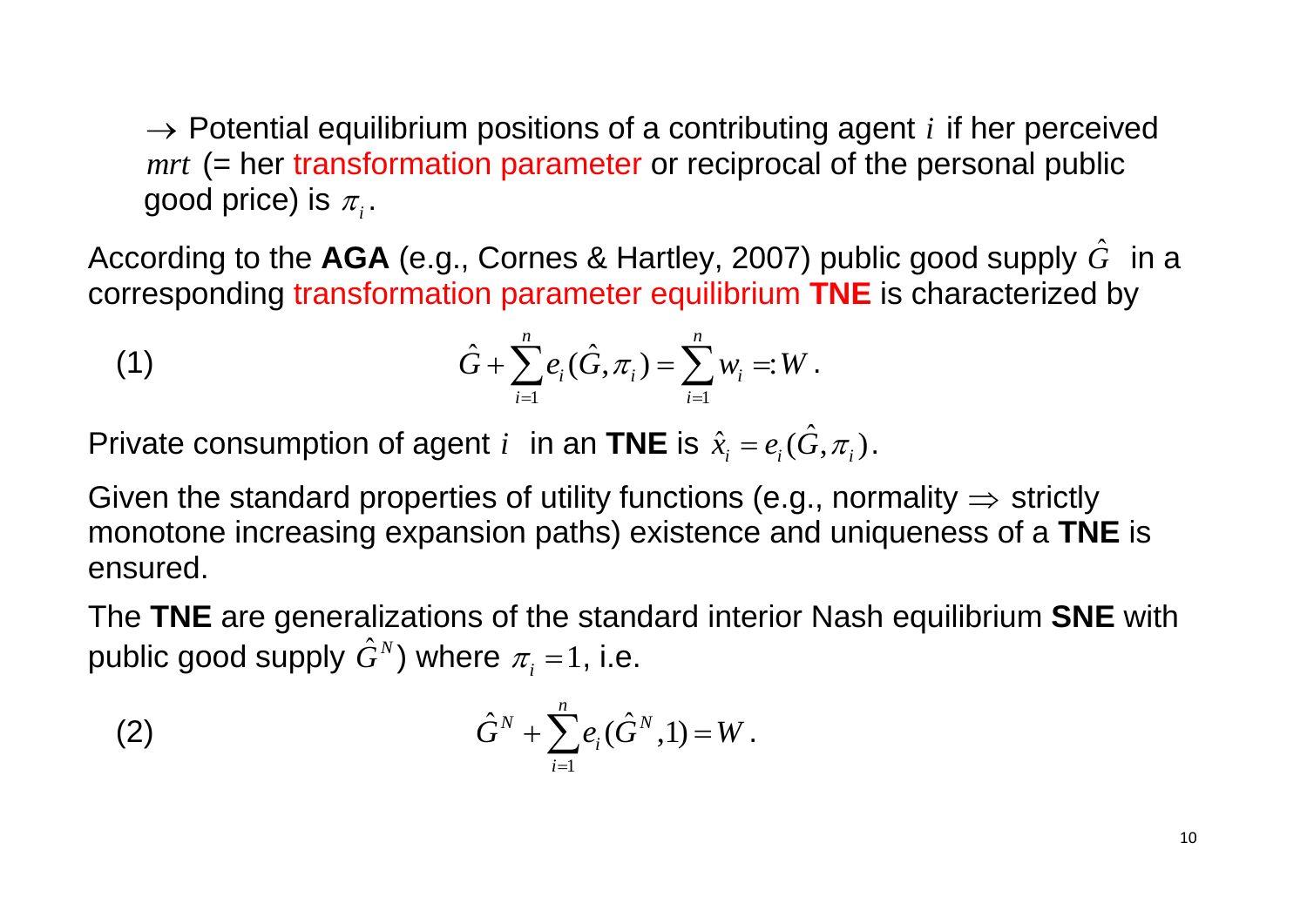Kantian optimization by agent *i* can now be easily described

 $\rightarrow$  Specific transformation parameters  $\pi_i \neq 1$  of agent *i* express different types of "likewise deviations" attributed to the others.

Two versions stand out (Roemer 2010, 2015, 2019):

Starting from a certain allocation  $(x_1, ..., x_n, G)$  (with individual public good contributions  $g_j = w_j - x_j$  for  $j = 1,...,n$ ) some agent *i*'s Kantian optimization either refers to

• equal additive deviations by the others  $\rightarrow$  Agent *i* seeks to maximize 1 qual additive deviation $(w_i - g_i + z, \sum^n(s_j + z))$ *n*  $i(w_i - g_i + z, \sum_{i=1}^{n} (g_j - g_i))$ *j* equal additive deviation $u^i(w_i - g_i + z, \sum^n_i (g_j + z))$  $=$ ( additive deviations by the others  $\rightarrow$  Agent  $\iota$  seeks to maximize<br>  $-g_{\iota}+z, \sum_{i}^{n}(g_{\iota}+z)) = u^{i}(w_{\iota}-g_{\iota}+z, G+nz)$  by choosing  $z \in \mathbb{R} \rightarrow$  This gives the  $mrt_i =$ 1 *i n*  $\pi_i = \frac{1}{i}$  for agent *i*.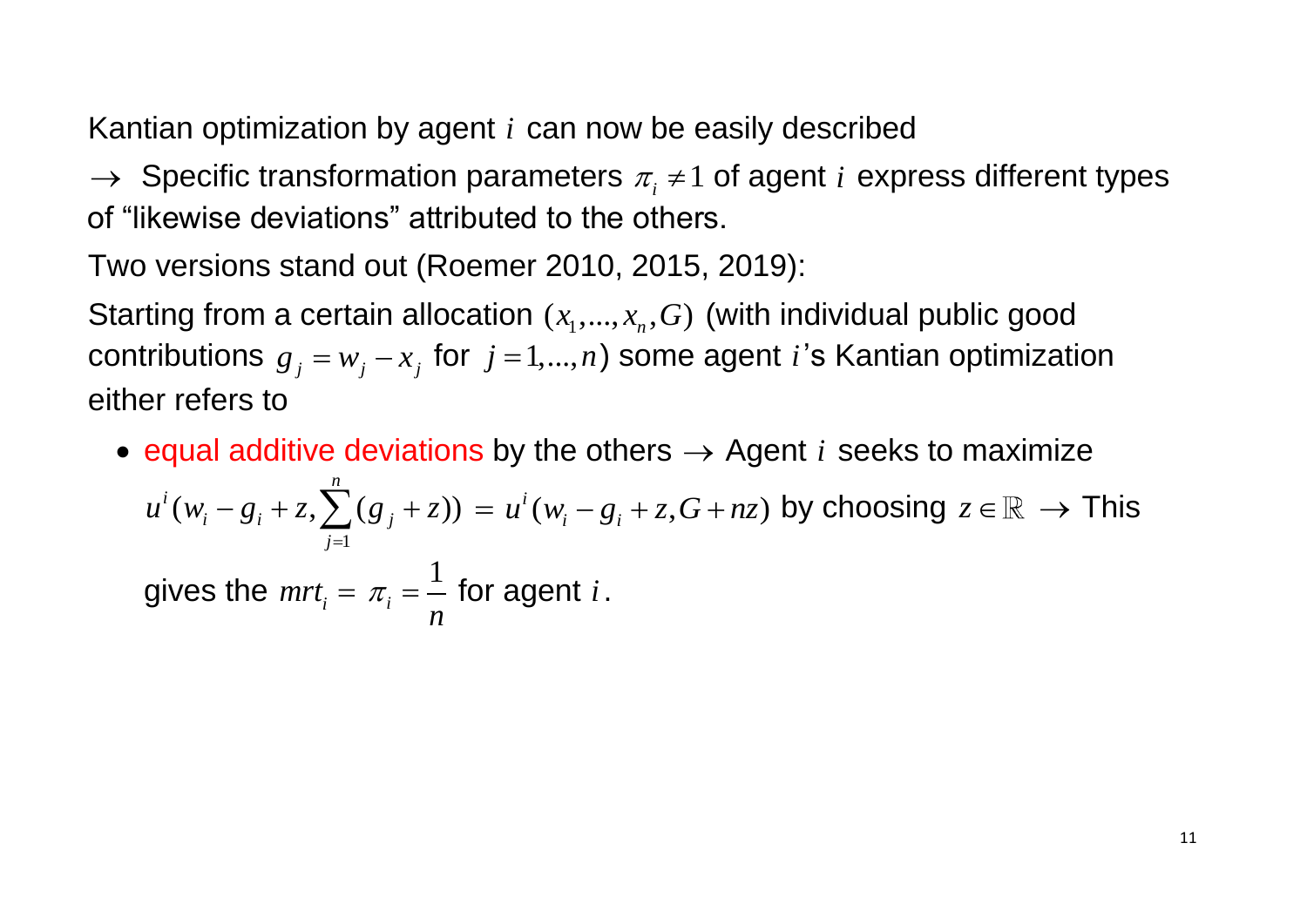• equal proportional/multiplicative deviations by the others  $\rightarrow$  Agent *i* seeks to maximize 1  $(w_i - \lambda g_i, \sum^n \lambda g_j)$  $\iota^i(w_i - \lambda g_i, \sum \lambda g_j)$ *j*  $u^{i}(w_{i}-\lambda g_{i},\sum^{n}\lambda g_{j})$  $=$  $-\lambda g_i$ ,  $\sum_{i=1}^{n} \lambda g_j$ ) =  $u^i(w_i - \lambda g_i, \lambda G)$  by choosing  $\lambda \in \mathbb{R} \to$  This

gives the  $mrt_i = \pi_i = \frac{\delta_i}{\delta_i}$ *i g G*  $\pi_i = \frac{\delta_i}{\sigma}$  for agent *i*.

The concept of "likewise deviations" can be generalized

- by modifying optimization in the additive case to by modifying optimization in the  $u^i(w_i - g_i + z, G + z + \alpha(n-1)z)$  with with some parameter  $\alpha \in \mathbb{R} \to A$  higher  $\alpha$ indicates a higher moral consciousness.
- by modifying optimization in the multiplicative case to y modifying optimization<br>  $\psi^i(w_i - \lambda g_i, \lambda g_i + \alpha \sum_j \lambda g_j)$  $\sum_{j \neq i}$ by modifying optimization in<br> $u^i(w_i - \lambda g_i, \lambda g_i + \alpha \sum_j \lambda g_j)$  wi  $\neq$ allow a mighter moral conceled<br>contribution of the multiplicative case to<br> $-\lambda g_i, \lambda g_i + \alpha \sum \lambda g_j$ ) with some  $\alpha \in \mathbb{R}$  (Long, 2019).
- by differentiating between deviations up- and downward.
- by combining the additive and the multiplicative case, i.e. by modifying optimization to between deviations up- and downwar<br>
additive and the multiplicative case, i<br>  $i(w_i - g_i + z, z + \alpha (n-1)z + \beta \frac{g_i + z}{g_i} \sum_{j \neq i} g_j)$  $\frac{+z}{i}$   $\sum_{j\neq i}$ d do<sub>'</sub><br>*g*<sub>*i*</sub> + *z g* between deviations up- and downware additive and the multiplicative case<br>  $u^i(w_i - g_i + z, z + \alpha (n-1)z + \beta \frac{g_i + z}{g_i} \sum_{j \neq i} g_j$  $\ddot{}$ ween deviations up- and down<br>ditive and the multiplicative cas<br>-  $g_i$  + z, z +  $\alpha$ (n - 1)z +  $\beta \frac{g_i + z}{g_i} \sum_{i \neq i}$ (similar to Roemer

2015, 2019).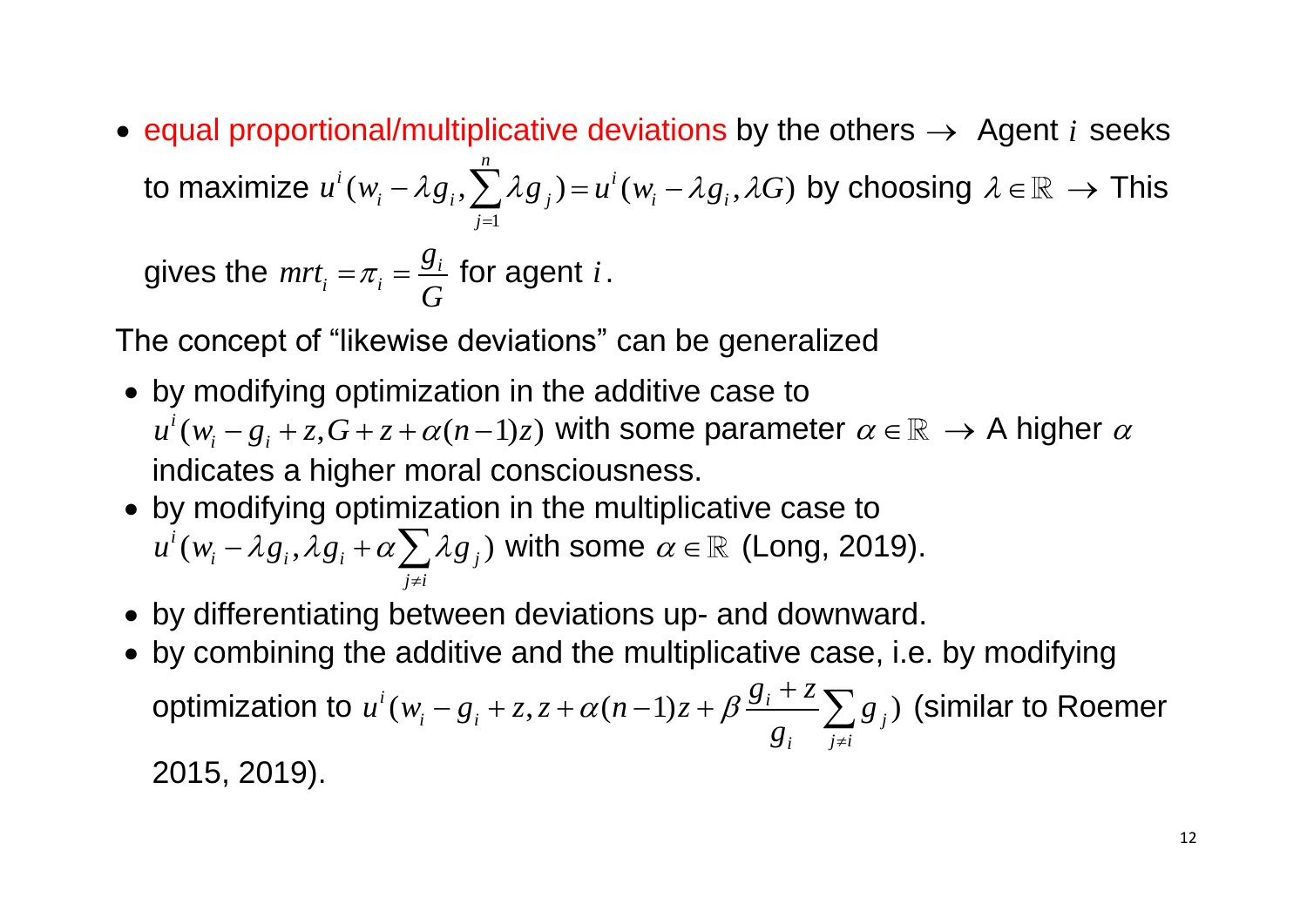### **3. Kantian Equilibria**

Given an allocation  $(x_1,...,x_n, G)$  an additive or multiplicative Kantian agent *i* is in an (interior) equilibrium position if optimization yields optimal values  $z_i^* = 0$  or  $\lambda_i^*$  = 0, respectively.

We first assume that all agents are Kantian of the same type  $\rightarrow$  The Kantian equilibrium

- KEA in the additive case then has  $z_i^* = 0$
- KEM in the multiplicative case has  $\lambda_i^* = 0$

for all agents  $i = 1, ..., n$ .

Interior **KEA** and **KEM** are characterized as follows: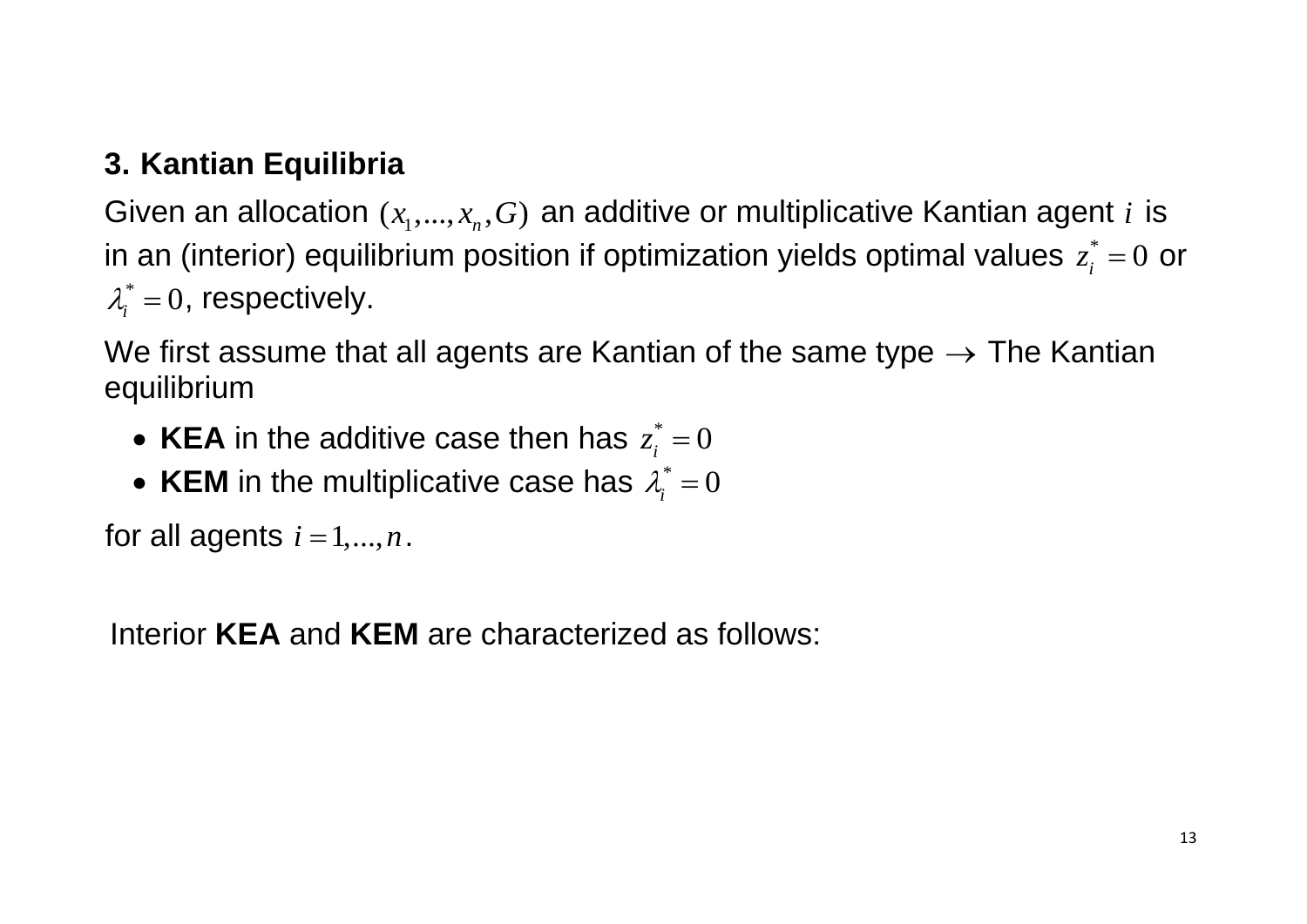**Proposition 1**: Public good supply  $\hat{G}_{\scriptscriptstyle{A}}^{\scriptscriptstyle{K}}$  in an **KEA** is given by the condition

(3) 
$$
\hat{G}_{A}^{K} + \sum_{i=1}^{n} e_{i}(\hat{G}_{A}^{K}, \frac{1}{n}) = W ,
$$

and private consumption of agent  $i = 1,...,n$  is  $\hat{x}_{A}^{K} = e_{i}(\hat{G}_{A}^{K}, \frac{1}{n})$ *n*  $=e_i(G_A^K, \frac{1}{r}).$ 

**Proof**: Since *mrt<sup>i</sup>* 1 *i n*  $\pi_i = \frac{1}{2}$  a **KEA** is a TNE for the transformation parameters 1 *i n*  $\pi_i = \frac{1}{i}$  for all  $i = 1,...,n$ . QED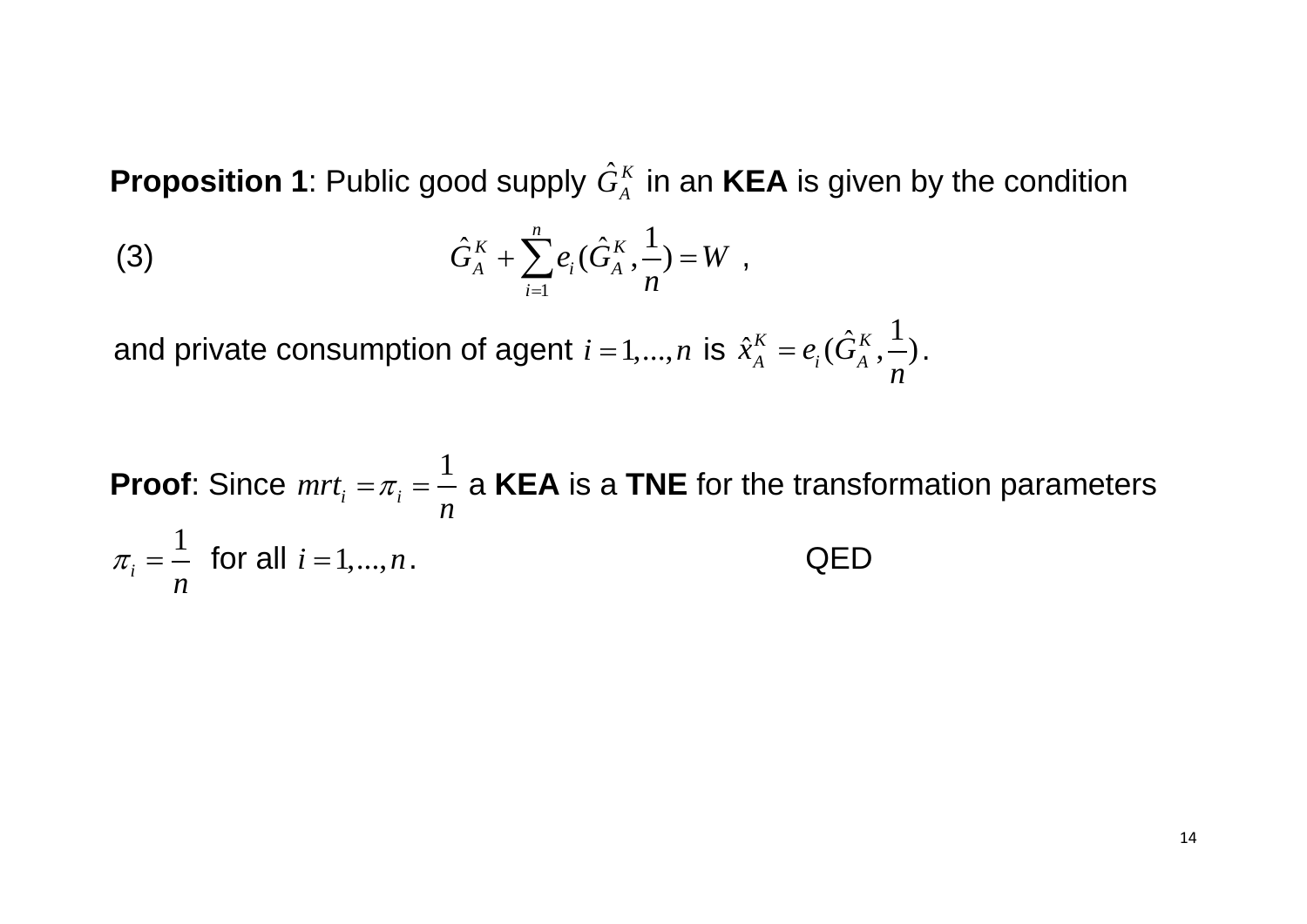#### **Implications**

- The **KEA** exists and is unique.
- Warr neutrality holds  $\rightarrow$  Redistribution of income will not change public good supply and private consumption of all agents as long its interiority is preserved.
- The **KEA** is identical with the symmetric interior matching equilibrium (see, e.g. Buchholz, Cornes & Sandler, 2011) where each agent *i* matches each other agent  $j$ 's public good contribution with the matching rate  $s_{ij} = 1$ .

**Proposition 2** (Roemer, 2010): The **KEM** coincides with the **TNE** with the transformation parameters  $\hat{\c{g}}$  $\hat{\Omega}$ *K iM*  $i - \hat{K}$ *M g G*  $\pi_i = \frac{\delta_i M_i}{\delta_i}$  for each agent  $i = 1,...,n$  and the Lindahl equilibrium.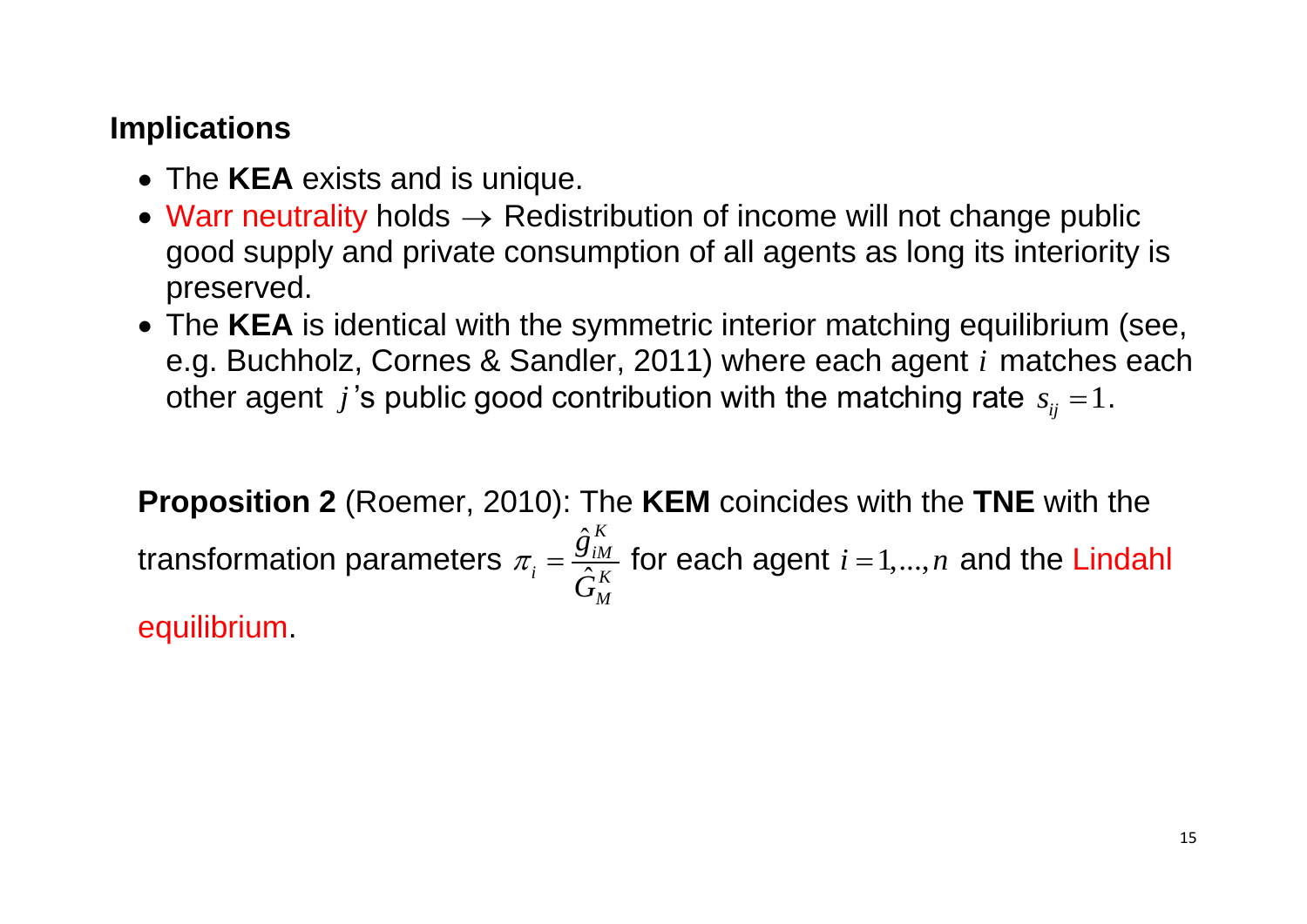**Proof**: (i) The coincidence with the **TNE** follows since multiplicative Kantian optimization gives that in the **KEM**  $\hat{\c{g}}$  $\hat{\zeta}$ *K*  $\tau_i = \pi_i = \frac{\delta_{iM}}{\hat{K}}$ *M g mrs G*  $=\pi_i=\frac{\hat{S}_{iM}^K}{\hat{S}_{iK}}=\frac{W_i-\hat{X}_{i}}{\hat{S}_{iK}}$  $\hat{\zeta}$ *K*  $i - \lambda_{iM}$ *K M*  $W_i - \hat{x}$ *G* —  $=\frac{m_i - m_{iM}}{2 \epsilon}$  must hold for each agent  $i = 1, ..., n$ .

(ii) Each agent *i* would choose  $\hat{G}_{\!M}^{\,K}$  as price-taker given her personalized public good price  $\hat{\c{g}}$  $\hat{p}$  $\hat{\zeta}$ *K iM*  $i = \hat{K}$ *M g p G*  $\eta = \frac{\delta_{iM}}{\delta_{iK}} \to$  The conditions that define the Lindahl equilibrium are satisfied. QED

Kantian optimization indeed helps to cure the underprovision of the public good in the **SNE**.

**Proposition 3**: Both **KEA** and **KEM** are Pareto optimal and have a higher public good supply than in the **SNE**. (Observe interiority!)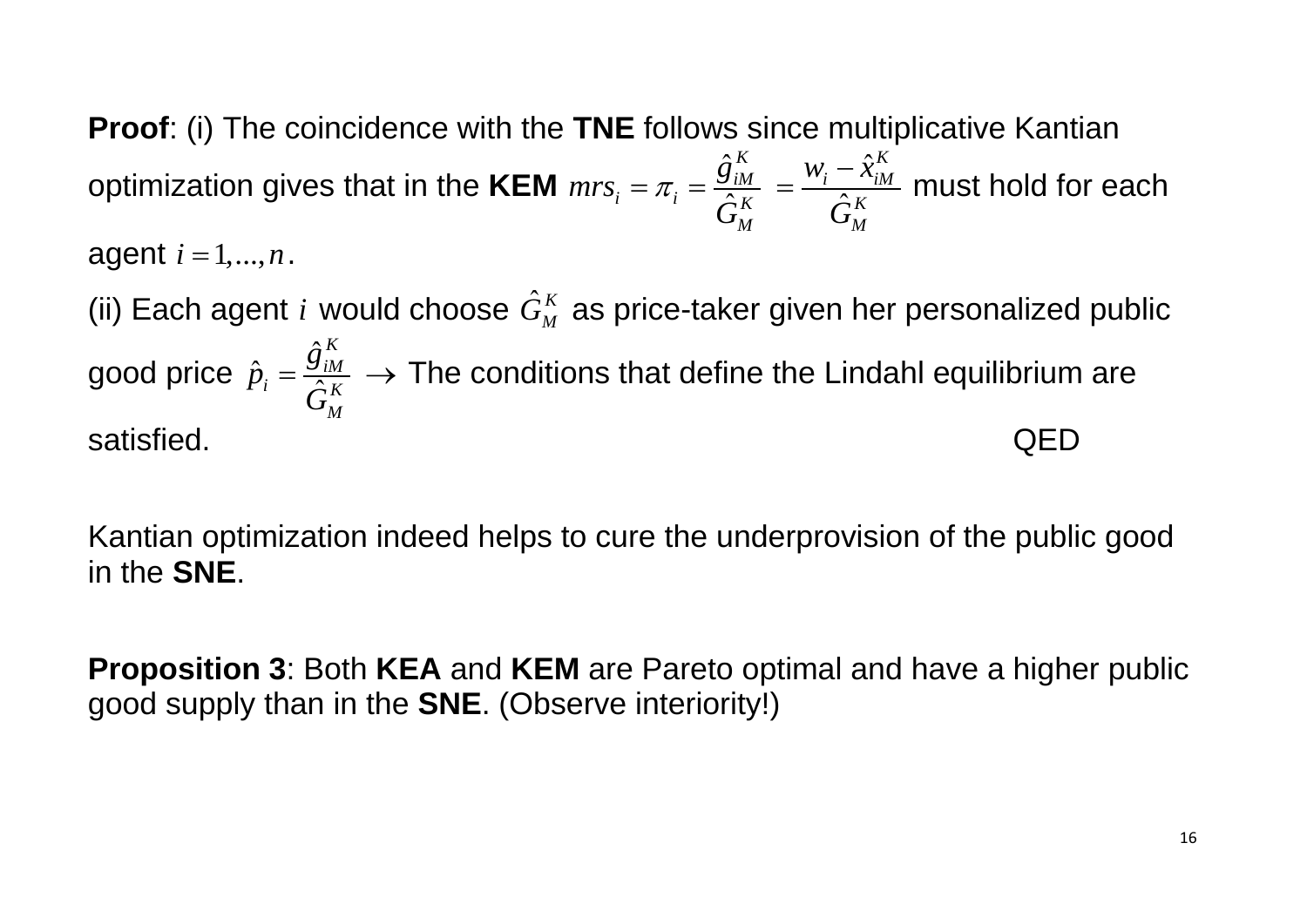**Proof:** (i) Pareto-optimality follows from the Samuelson rule:

• 
$$
\sum_{i=1}^{n} mrs_i = \sum_{i=1}^{n} \pi_i = \sum_{i=1}^{n} \frac{1}{n} = 1 = mrt
$$
 for the **KEA**.  
\n• 
$$
\sum_{i=1}^{n} mrs_i = \sum_{i=1}^{n} \pi_i = \sum_{i=1}^{n} \frac{\hat{g}_{iM}^K}{\hat{G}_M^K} = 1 = mrt
$$
 for the **KEM**.

(ii) By a standard argument of the AGA we have  $\hat{G}^{\scriptscriptstyle{K}}_{{\scriptscriptstyle{A}}}>\hat{G}^{\scriptscriptstyle{N}}$  and  $\hat{G}^{\scriptscriptstyle{K}}_{{\scriptscriptstyle{M}}}> \hat{G}^{\scriptscriptstyle{N}}$  since  $e_i(G, \pi_i) < e(G,1)$  holds if  $\pi_i < 1$  for some agent  $i \to$ 

(4) 
$$
\hat{G}^{N} + \sum_{i=1}^{n} e_{i}(\hat{G}^{N}, \pi_{i}) < \hat{G}^{N} + \sum_{i=1}^{n} e_{i}(\hat{G}^{N}, 1) = W.
$$

To have identity of both sides of (4) if either 1  $i = \frac{1}{i} < 1$ *n*  $\pi_i = \frac{1}{2} < 1$  or  $\hat{\c{g}}$ 1  $\hat{\Omega}$ *K iM*  $i = \hat{K}$ *M g G*  $\pi_i = \frac{g_{iM}^{\text{th}}}{2\kappa} < 1$  for all

 $i = 1, ..., n$  public good supply must increase.  $QED$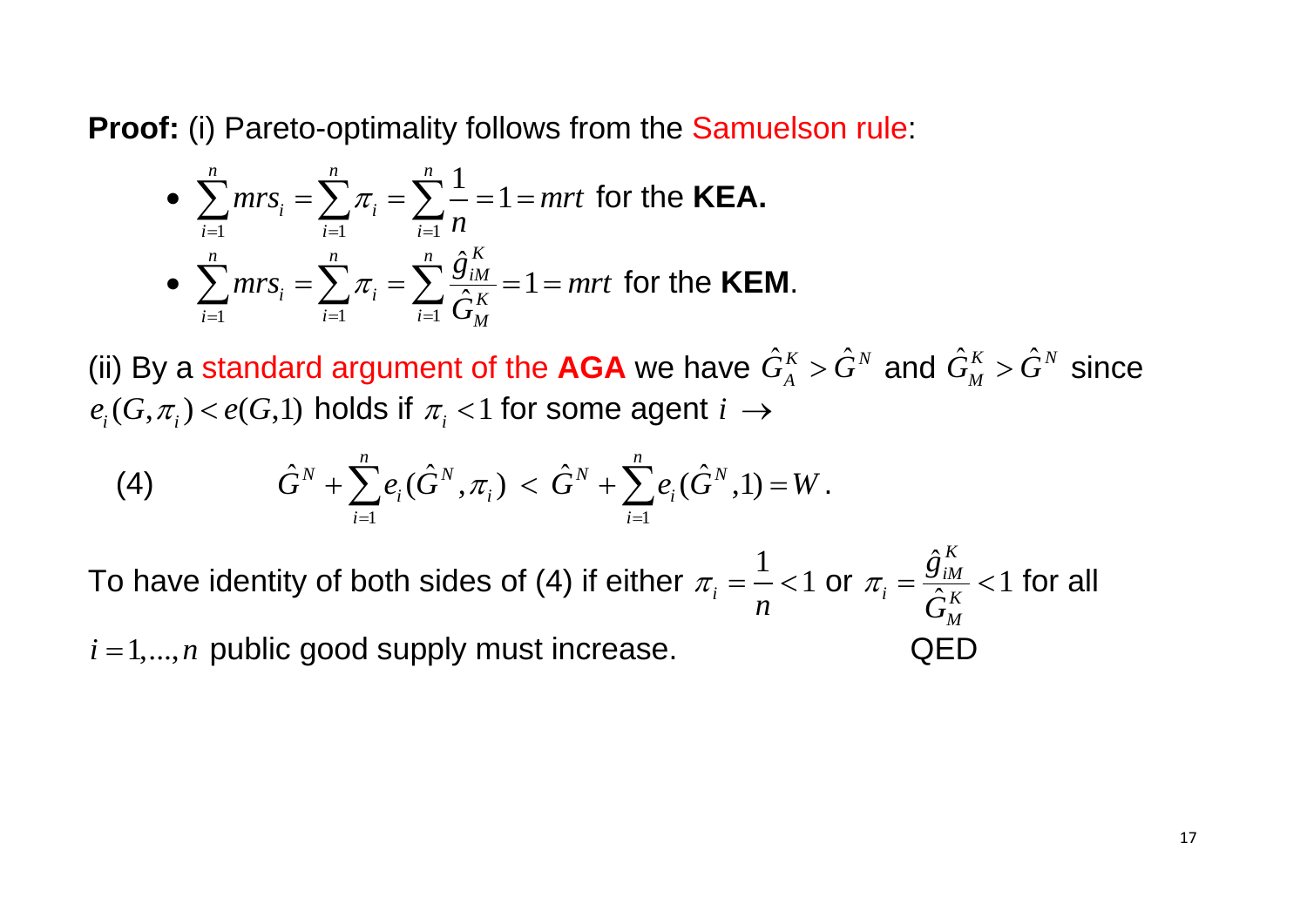**Note**: If all agents have the same utility function and the same income level **KEA** = **KEM** holds.

# **4. Mixed Kantian Equilibria in the Case of Additive Variations**

It cannot be expected that all agents exhibit Kantian behavior:

"*In most real world situations there is a mixture of Kantians and Nashians*." (Long et al., 2017, p. 34)

We now determine the equilibrium outcomes in this more intricate situation

 $\rightarrow$  Generalized ("mixed") Kant-Nash equilibria KNE

The entire set of agents  $n = m + k$  is divided into two sub-groups (Long, 2017, Long et al., 2017 and Long, 2019):

- the Nash players  $i = 1, \ldots, m$
- the Kantian players  $i = 1, ..., m$ <br>• the Kantian players  $i = m+1, ..., m+k$ .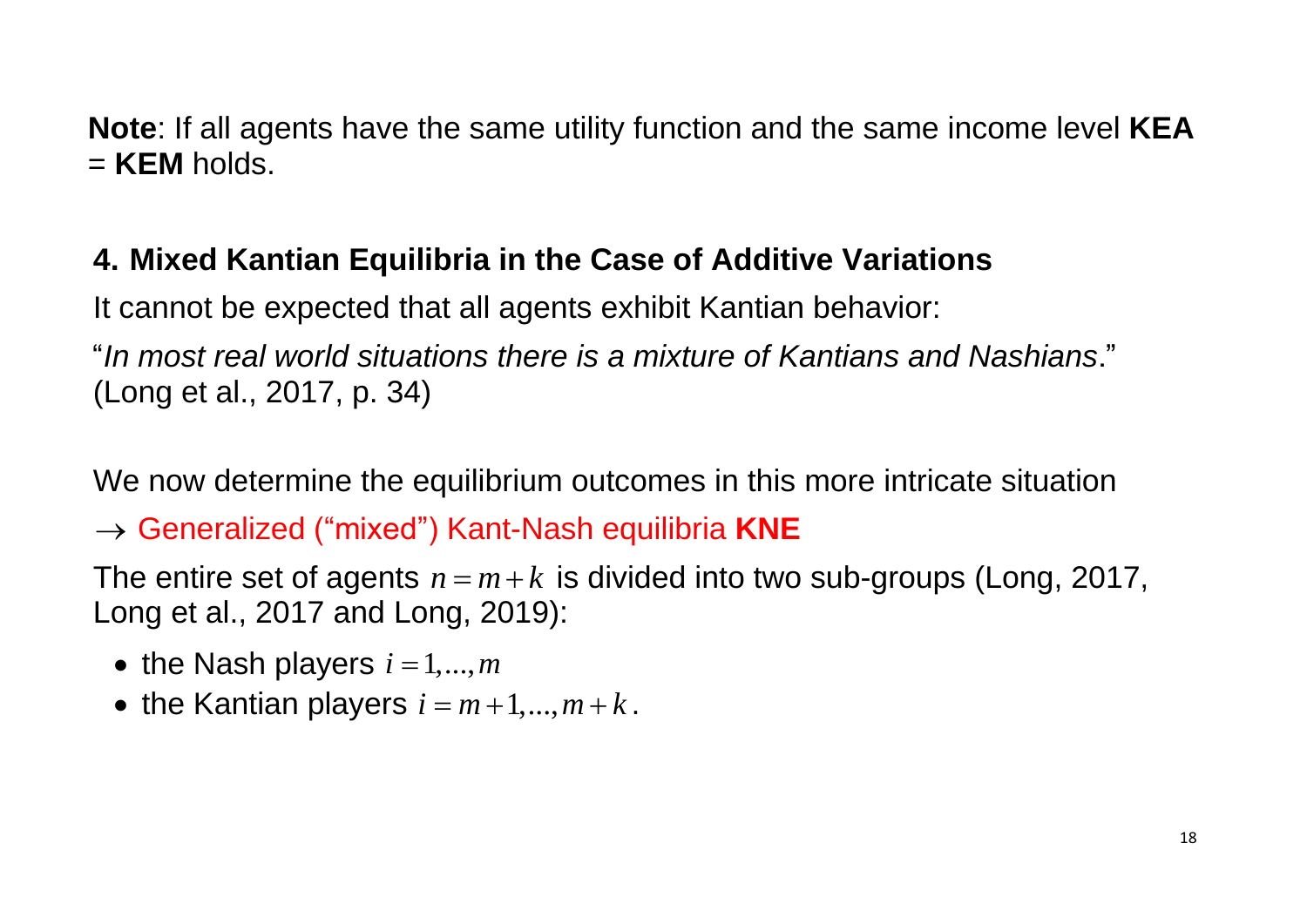Two types of Kantian agents have to be distinguished:

- inclusive Kantians  $\rightarrow$  The variations pertain to the entire population with  $n$ agents.
- exclusive Kantians  $\rightarrow$  The variations only pertain to the group of the of  $k$ Kantian agents  $\rightarrow$  The Kantian agents are forming a "moral community".

For both types of agents and the case of additive deviations the **KNE** can easily be characterized by the **AGA**:

 $\bullet$  For inclusive Kantians public good supply  $\hat{G}^{\textit{KN}}_{\textit{AI}}$  in an interior inclusive KNEI is given by

(5)

\n
$$
\hat{G}_{AI}^{KN} + \sum_{i=1}^{m} e_i(\hat{G}_{AI}^{KN}, 1) + \sum_{i=m+1}^{m+k} e_i(\hat{G}_{AI}^{KN}, \frac{1}{m+k}) = \sum_{i=1}^{m+k} w_i.
$$

Private consumption of a Nashian is  $\hat{x}^{KN}_{iAI} = e_i(\hat{G}^{KN}_{AI}, 1)$  and that of a Kantian

is 
$$
\hat{x}_{iAI}^{KN} = e_i(\hat{G}_{AI}^{KN}, \frac{1}{m+k})
$$
.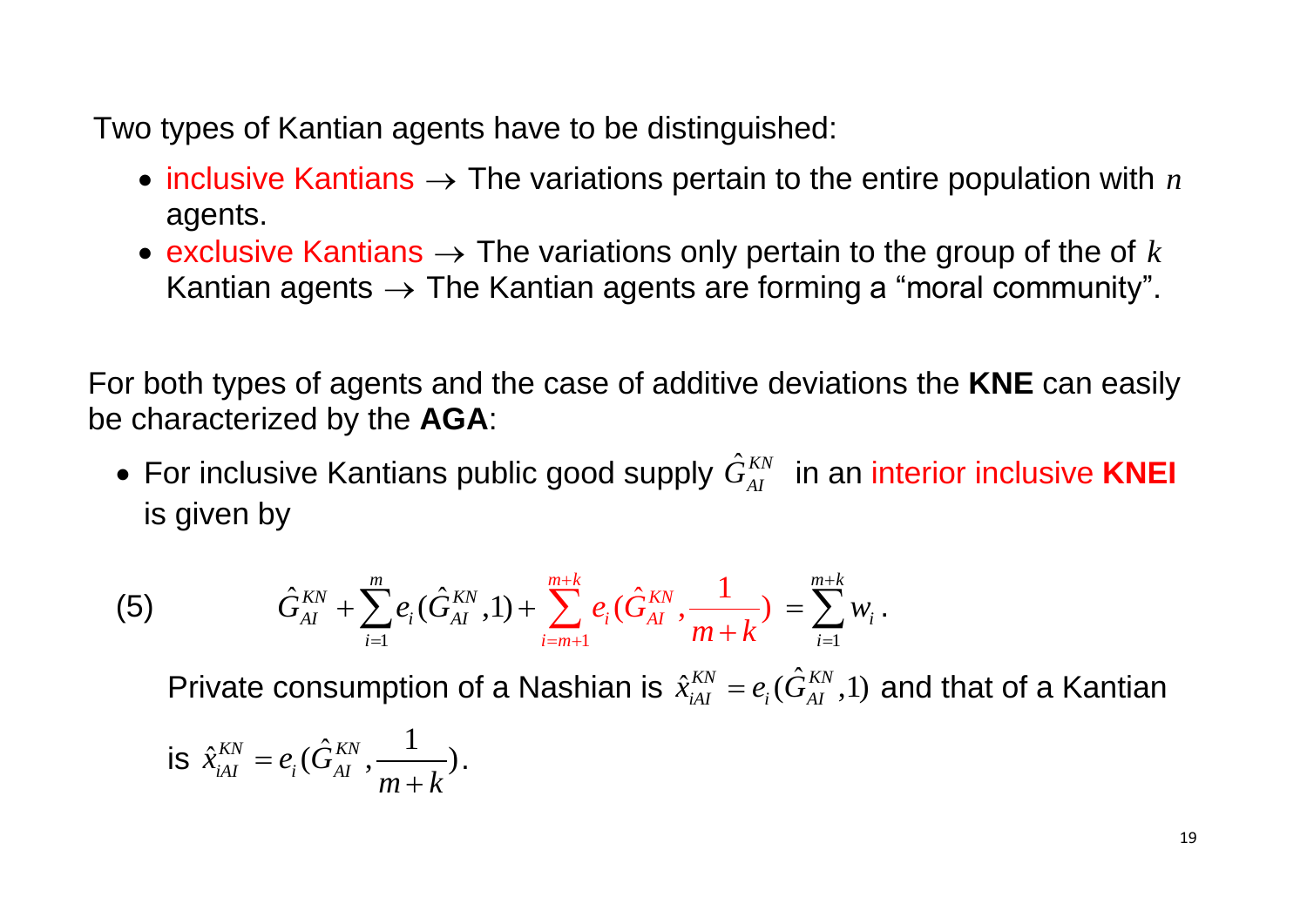$\bullet$  For exclusive Kantians public good supply  $\hat G_{AE}^{KN}$  in the interior exclusive **KNEE** is given by

(6) 
$$
\hat{G}_{AE}^{KN} + \sum_{i=1}^{m} e_i(\hat{G}_{AE}^{KN}, 1) + \sum_{i=m+1}^{m+k} e_i(\hat{G}_{AE}^{KN}, \frac{1}{k}) = \sum_{i=1}^{m+k} w_i.
$$

Private consumption of a Nashian is  $\hat{x}^{KN}_{iAE} = e_i(\hat{G}^{KN}_{AE}, 1)$  and that of a Kantian is  $\hat{x}_{iAE}^{KN} = e_i(\hat{G}_{AE}^{KN}, \frac{1}{k})$ *k*  $= e_i(G_{AF}^{KN}, \frac{1}{I}).$ 

Public good supply in the various equilibria can be ranked by use of the **AGA** in a standard way:

**Proposition 4**: Given that all equilibria are interior we have

$$
\hat{G}^{\scriptscriptstyle N} < \hat{G}^{\scriptscriptstyle KN}_{\scriptscriptstyle AE} < \hat{G}^{\scriptscriptstyle KN}_{\scriptscriptstyle AI} < \hat{G}^{\scriptscriptstyle K}_{\scriptscriptstyle A}.
$$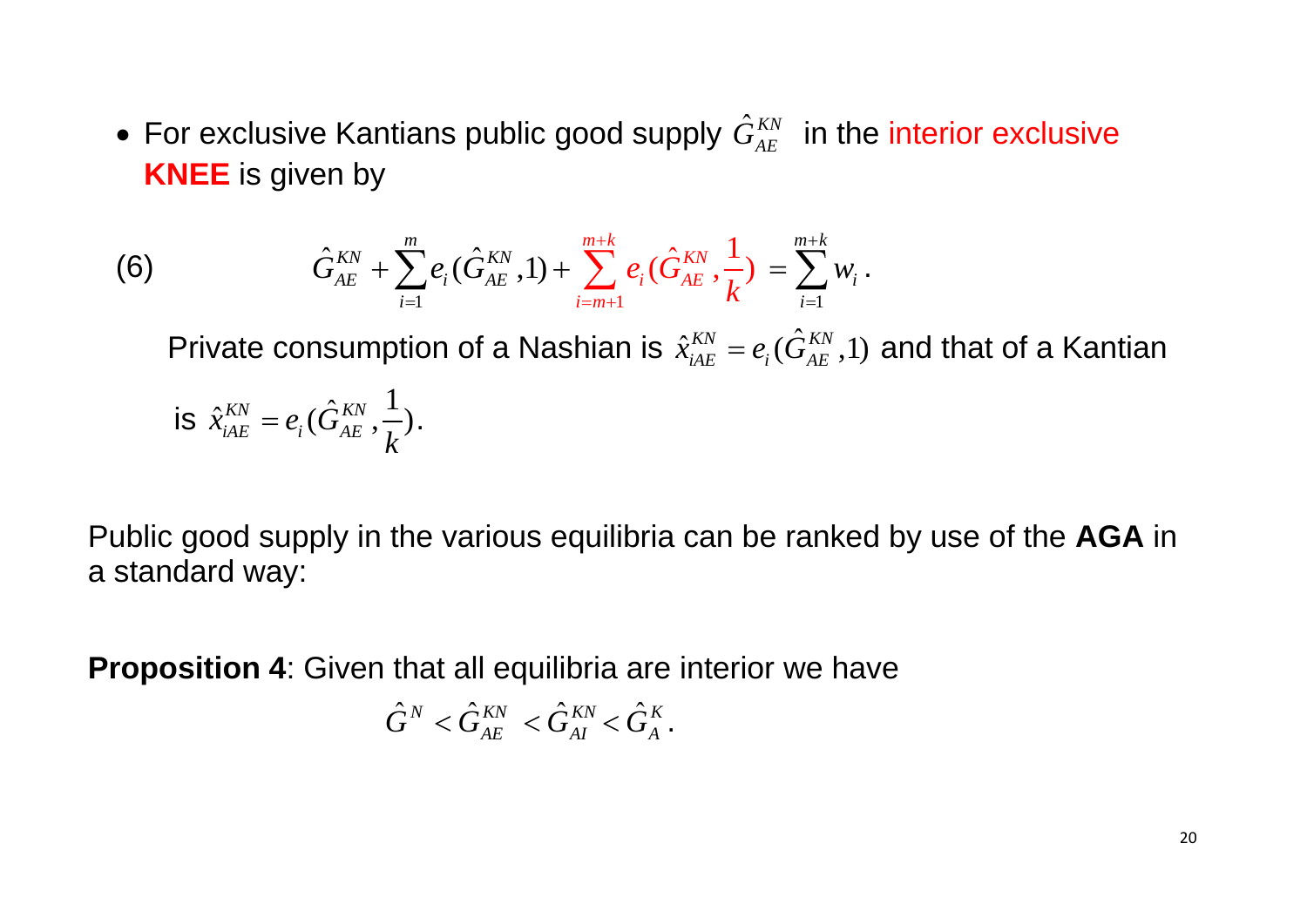**Proof**: In a similar way as in the proof of Proposition 3 the result follows by **Proof**: In a similar way as in the proof of Proposition 3 the result follows by comparing (2), (3), (5) and (6) and observing that  $e_i(G, \pi'_i) < e_i(G, \pi_i)$  for all  $G$ >0 and all agents  $i$  = 1,..., $n$  given  $\pi'_i$  <  $\pi_{_i}$ . QED

**Interpretation**: A stronger moral motivation increases agents' willingness to contribute to the public good and consequently equilibrium public good supply.

Concerning utility of agents in the different equilibria there is an ambiguous picture  $\rightarrow$  A clear-cut result is only obtained for the Nashians:

**Proposition 5**: A Nashian agent is better off

- in **KNEI** and **KNEE** than in the **SNE**.
- in the inclusive **KNEI** than in the exclusive **KNEE**.

**Proof**: With increased public supply each Nashian agent  $i = 1,...,m$  is moving outward her expansion path  $e_i(G,1)$ . QED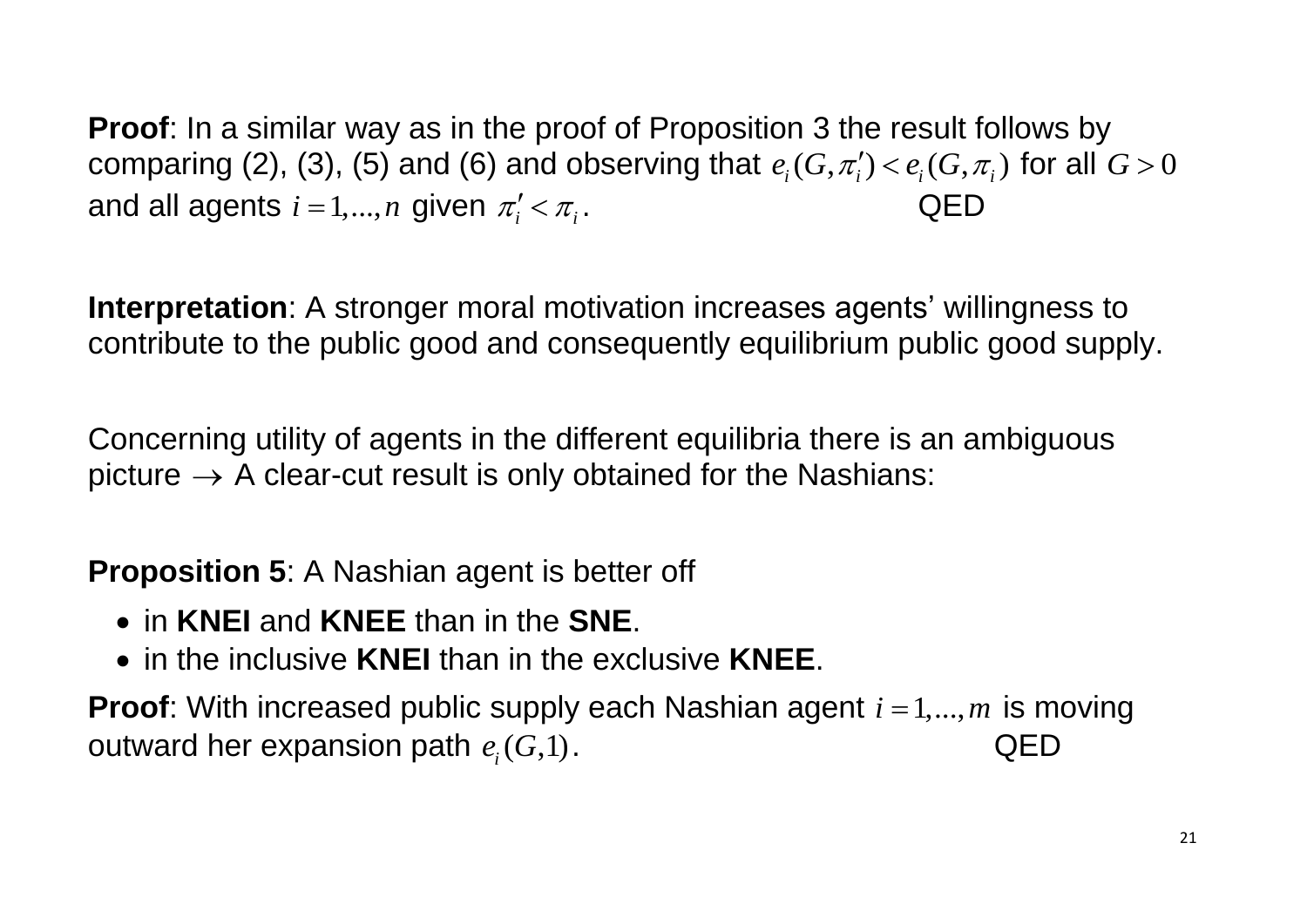Some welfare effects for Kantians will be explored in the subsequent section.

## **5. The Profitability of Forming Kantian Coalitions**

When all agents are adopting Kantian behavior forming a grand Kantian coalition, this

- makes some agents better off since **KEA** and **KEM** are Pareto optimal but **SNE** is not.
- may make some agents worse off since their willingness to contribute to the public good increases.

If all agents have the same utility function **KEA** is Pareto superior to **SNE**. For **KEM** = Lindahl equilibrium (see Buchholz, Cornes & Peters, 2006) this only holds if all agents also have the same income so that **KEA** = **KEM**.

**More complicated question**: When does it pay for a group to become Kantians and to form a Kantian coalition of limited size when a group of stubborn Nashians is still present?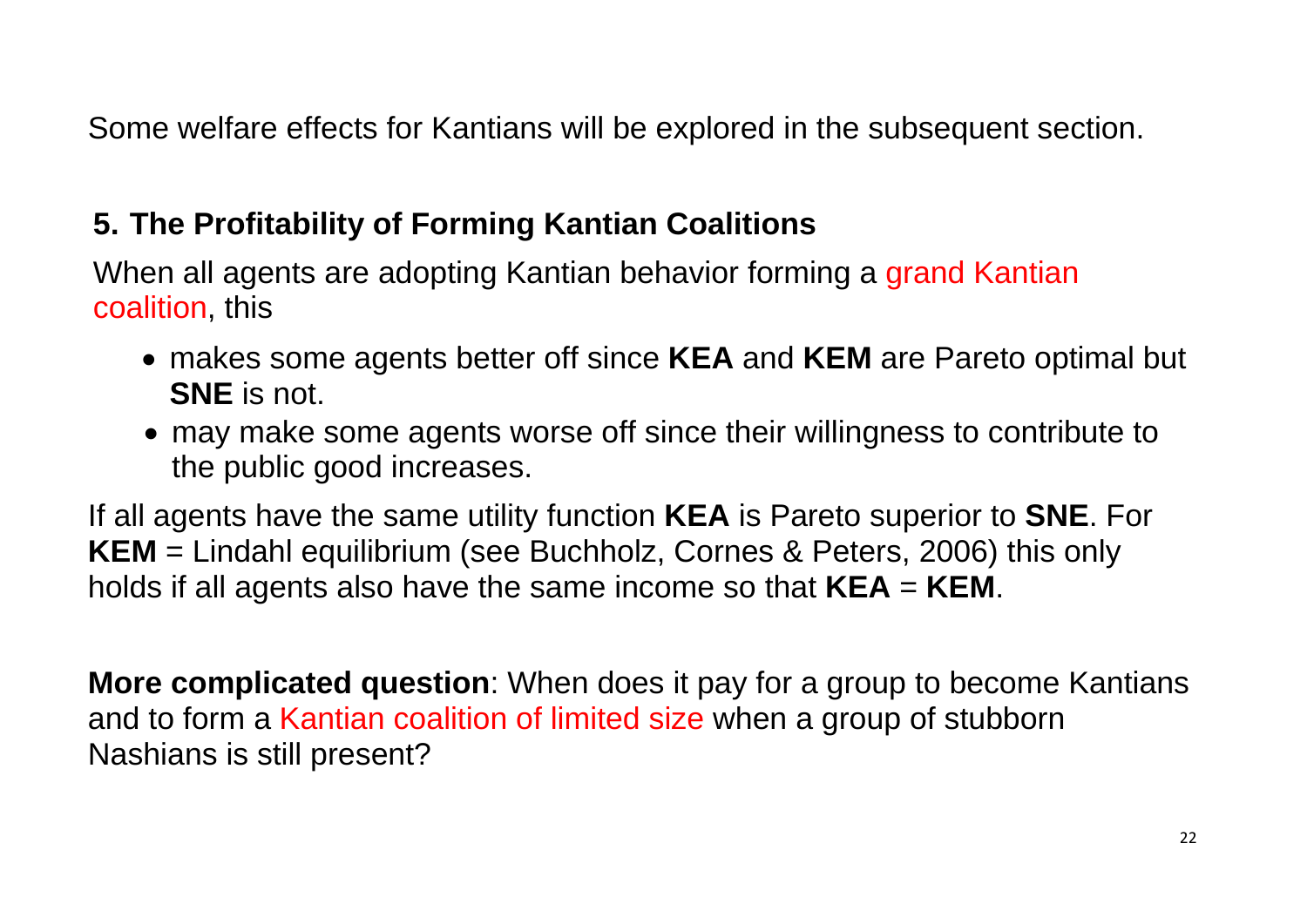We deal with this question for a special case with inclusive Kantians and additive deviations assuming interiority of the ensuing equilibria.

**Proposition 6**: Let a fixed number *n* of agents have identical preferences with expansion paths  $e(G, \pi)$ . Becoming inclusive Kantians then is profitable for a group if and only if its size  $k$  exceeds some threshold level  $\underline{k}$ .

**Proof**: Public good supply  $\hat{G}_{AI}^{KN}$  in an original (interior) KNEI with  $k$  inclusive Kantians and  $m = n - k$  Nashians is characterized by

(7) 
$$
\hat{G}_{AI}^{KN} + ke(\hat{G}_{AI}^{KN}, \frac{1}{n}) + me(\hat{G}_{AI}^{KN}, 1) = W
$$

Since  $e(\hat{G}_{AI}^{KN}, \frac{1}{n}) < e(\hat{G}_{AI}^{KN}, 1)$ *n*  $<$   $e(G_{AI}^{KN},1)$  this implies

Since 
$$
e(\hat{G}_{AI}^{KN}, \frac{1}{n}) < e(\hat{G}_{AI}^{KN}, 1)
$$
 this implies

\n(8)

\n
$$
\hat{G}_{AI}^{KN} + (k+1)e(\hat{G}_{AI}^{KN}, \frac{1}{n}) + (m-1)e(\hat{G}_{AI}^{KN}, 1) < W
$$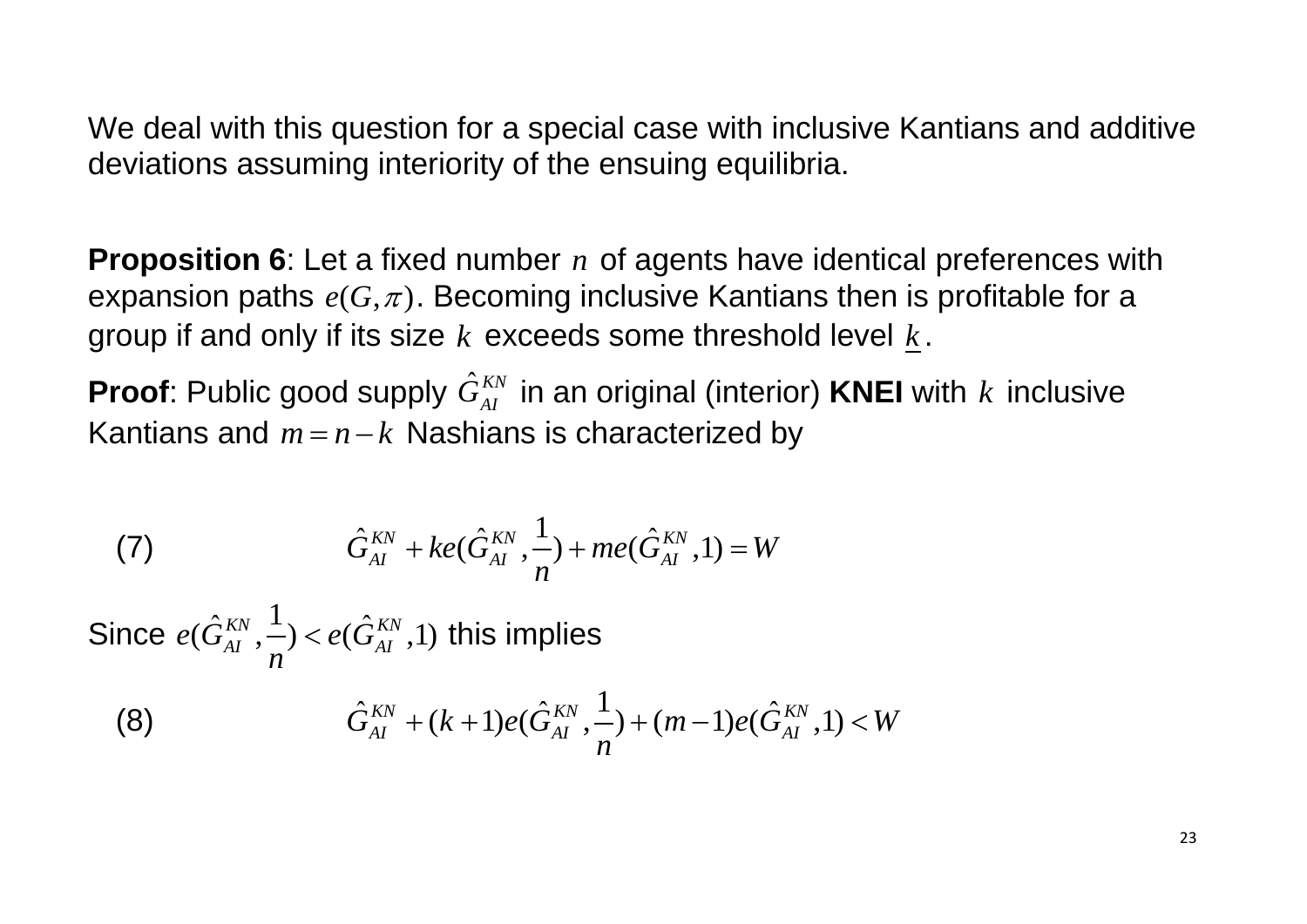Hence to re-establish equilibrium public good supply  $\hat{G}_{\scriptscriptstyle{AI}}^{\scriptscriptstyle{KN}}$  must increase and the Kantians (and the Nashians) must move outwards on their expansion paths 1  $e(G, \frac{1}{\cdot})$ *n* and  $e(G,1)$ , respectively.

Consequently: If agents have improved their utility over **SNE** in a Kantian coalition of size *k* they will also do better in an enlarged Kantian coalition of size  $k + 1$ .

By an analogous argument it is shown: If forming a Kantian coalition of size *k* is not profitable then it is also not profitable for a coalition of size  $k - 1$ .

Since forming a grand Kantian coalition is always profitable the existence of a  $\quad$  critical coalition size  $\underline{k}$  follows.  $\hfill\textsf{QED}$ 

Part of this result also holds if the coalition members become exclusive Kantians: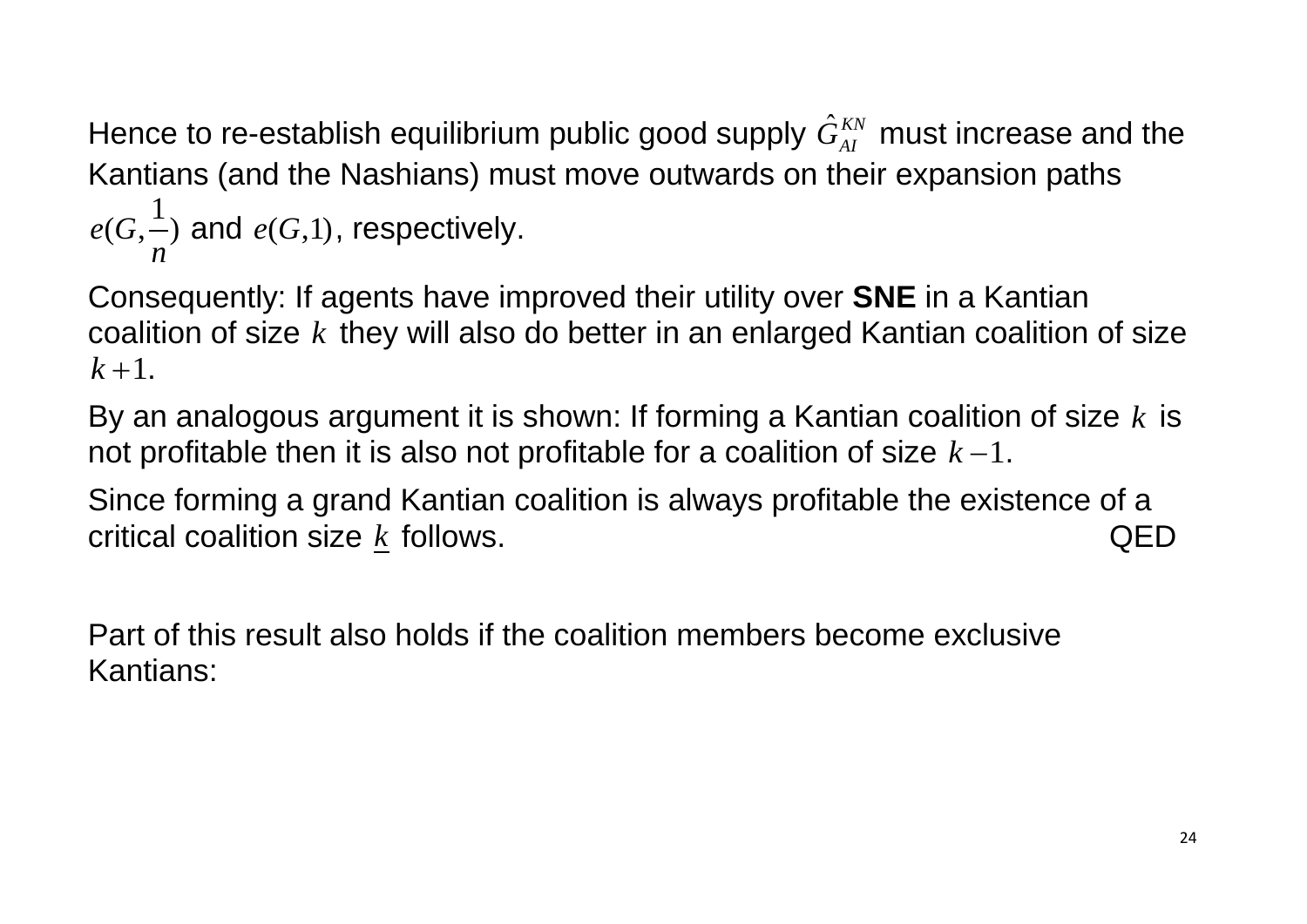**Proposition 7:** If all agents have the same preferences becoming exclusive Kantians is also profitable for any group of size  $k \geq \underline{k}$  .

**Proof**: All agents are better off in the **KNEE** than in the **KNEI** which follows directly from the general result in Proposition 8 and Proposition 9. QED

**Proposition 8**: At least one Kantian agent is worse off in the **KNEI** with coalition size *k* than in the **KNEE** of the same size.

**Proof**: Let  $\hat{g}^{KN}_{iAE}$  and  $\hat{g}^{KN}_{iAI}$  denote the public good contributions of a Kantian agent *i* in the **KNEE** and the **KNEI**, respectively. Then

(9) 
$$
\hat{G}_{AI}^{KN} - \hat{G}_{AE}^{KN} < \sum_{i=m+1}^{m+k} \hat{g}_{iAI}^{KN} - \sum_{i=m+1}^{m+k} \hat{g}_{iAE}^{KN}
$$

since the increase of public good supply from  $\hat G_{AE}^{KN}$  to  $\hat G_{AI}^{KN}$  is accompanied by an increase of the Nashian's private consumption and hence a reduction of their public good contributions.

**Hence**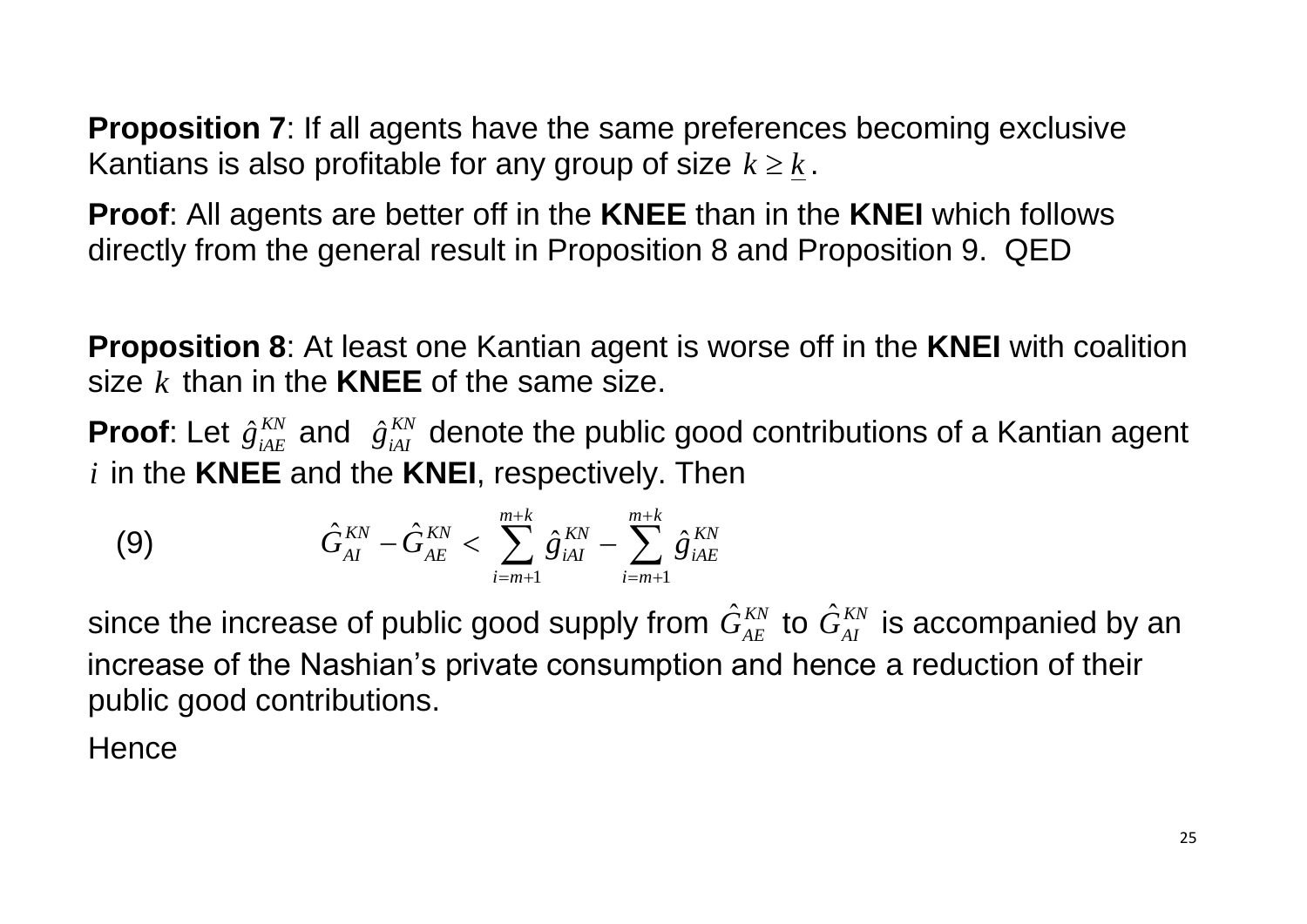(10) 
$$
\frac{\hat{g}_{jAI}^{KN} - \hat{g}_{jAE}^{KN}}{\hat{G}_{AI}^{KN} - \hat{G}_{AE}^{KN}} > \frac{1}{m}
$$

at least for one Kantian agent  $j = m+1,...,m+k \rightarrow$  Agent  $j$ 's position in the **KNEI** lies below the indifference curve through her position in the **KNEE** where 1  $mrs = -$  holds. QED *m*

Proposition 8 directly implies

**Proposition 9**: If all agents have the same preferences all Kantian agents are better off in the **KNEE** than in the **KNEI**.

If all agents are completely identical, i.e. also have the same income, the results of Propositions 6, 7 and 8 also hold for the **KNE** in the multiplicative case – as these then coincide with those of the additive case.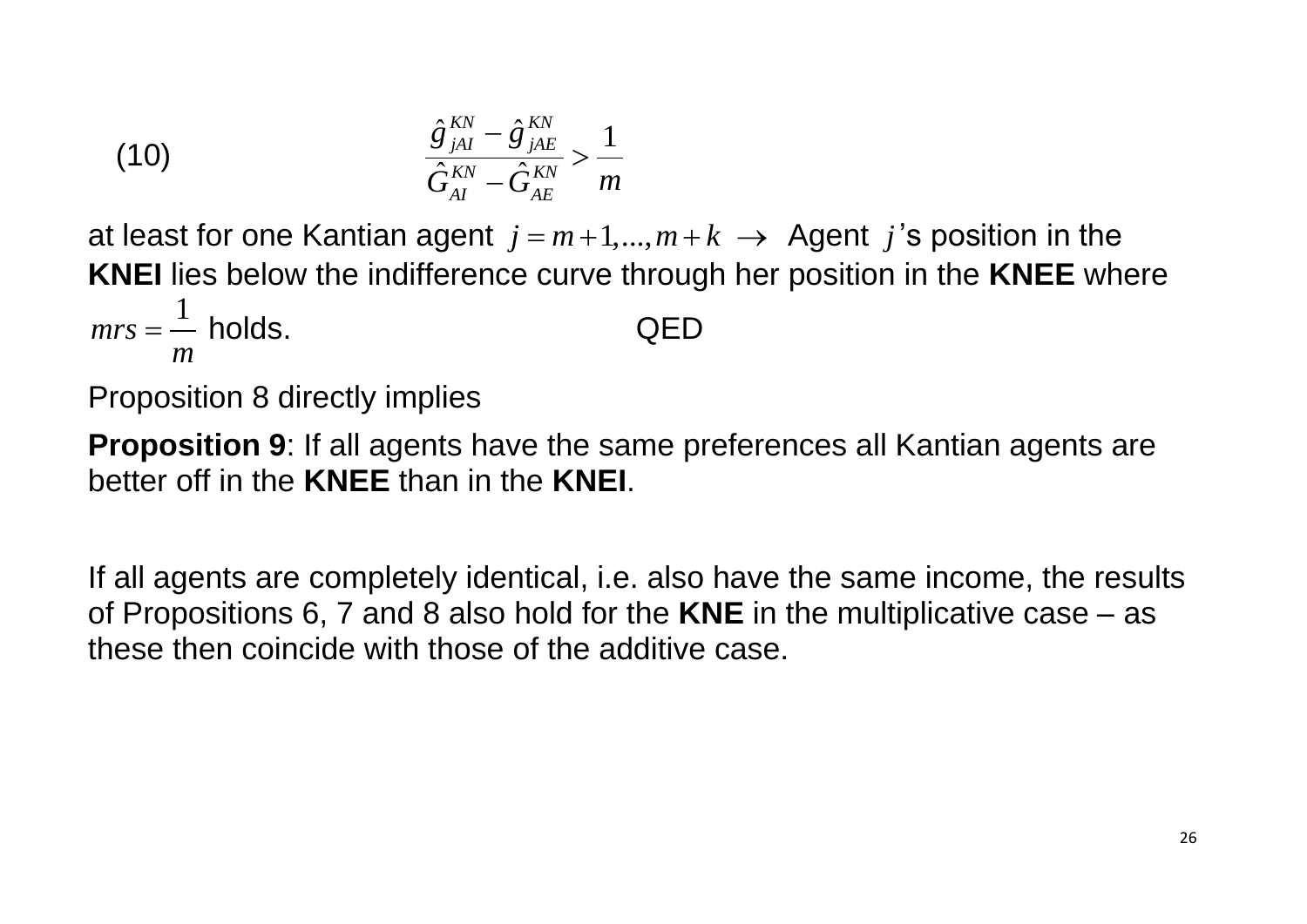# **6. Possible Extensions**

The analysis so far was focused on absolute deviations: Which results on coalition formation also hold in the multiplicative case?

What about Kant-Kant equilibria when two groups of either inclusive or exclusive Kantians meet? How can the **AGA** be applied to this situation?

What about corner solutions in which some agents make no contributions to the public good?

### **7. Conclusions**

Kantian behavior is important for achieving voluntary collective action. A main field of application therefore is the provision of global public goods (e.g., Buchholz & Sandler, 2019).

Concerning the effects of Kantian behavior in this case a lot is already known from standard public good theory (albeit in different conceptual frameworks)

- from the properties of Lindahl equilibria.
- from the theory of Non-Nash behavior with positive conjectural variations (Buchanan, 1967, Cornes & Sandler, 1984).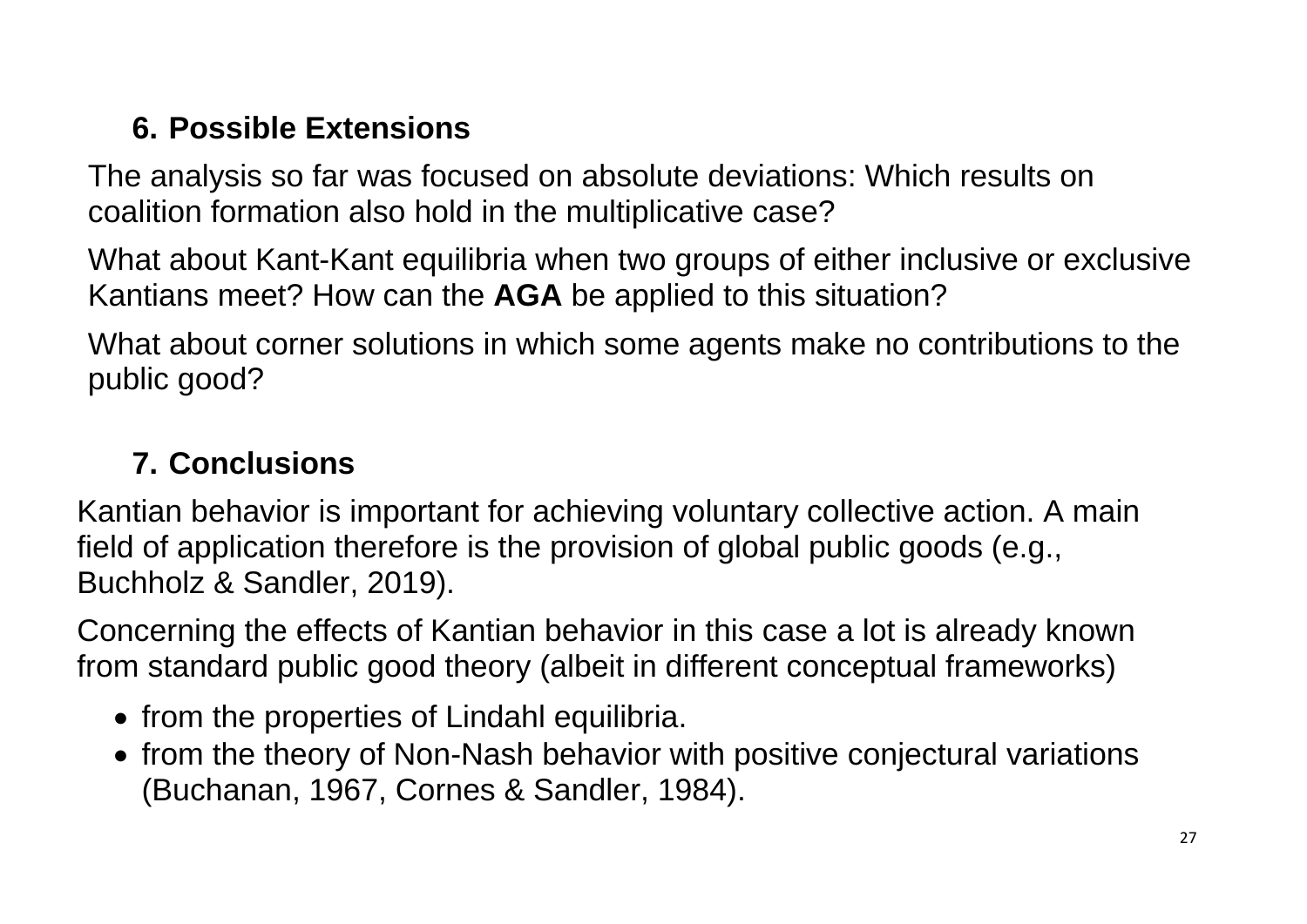The result of Proposition 3 has already been anticipated there long time ago: "… *the Pareto path corresponds to Kantian behavior, since the 'categorical imperative', whereby each acts as they want others to act, is satisfied."*  (Cornes & Sandler, 1984, p. 377).

**Note**: Assuming Kantian behavior is conceptually less problematic for explaining Non-Nash behavior than referring to expectations about reaction of others as a kind of "magical thinking"

- from the literature on reciprocal matching (see Epperson & Reif, 2017, for an overview) which is similar to the case of exclusive Kantians. Kantian behavior can be perceived as "intrinsic matching". **Note**: Interiority is less a problem in the exclusive Kantian case than in the matching scenario (cf. Buchholz, Cornes & Rübbelke, 2011): In the Kantian case the set of interior solutions is larger.
- from the theory of coalition formation (e.g. Finus, 2001, and Buchholz, Cornes and Rübbelke, 2014)